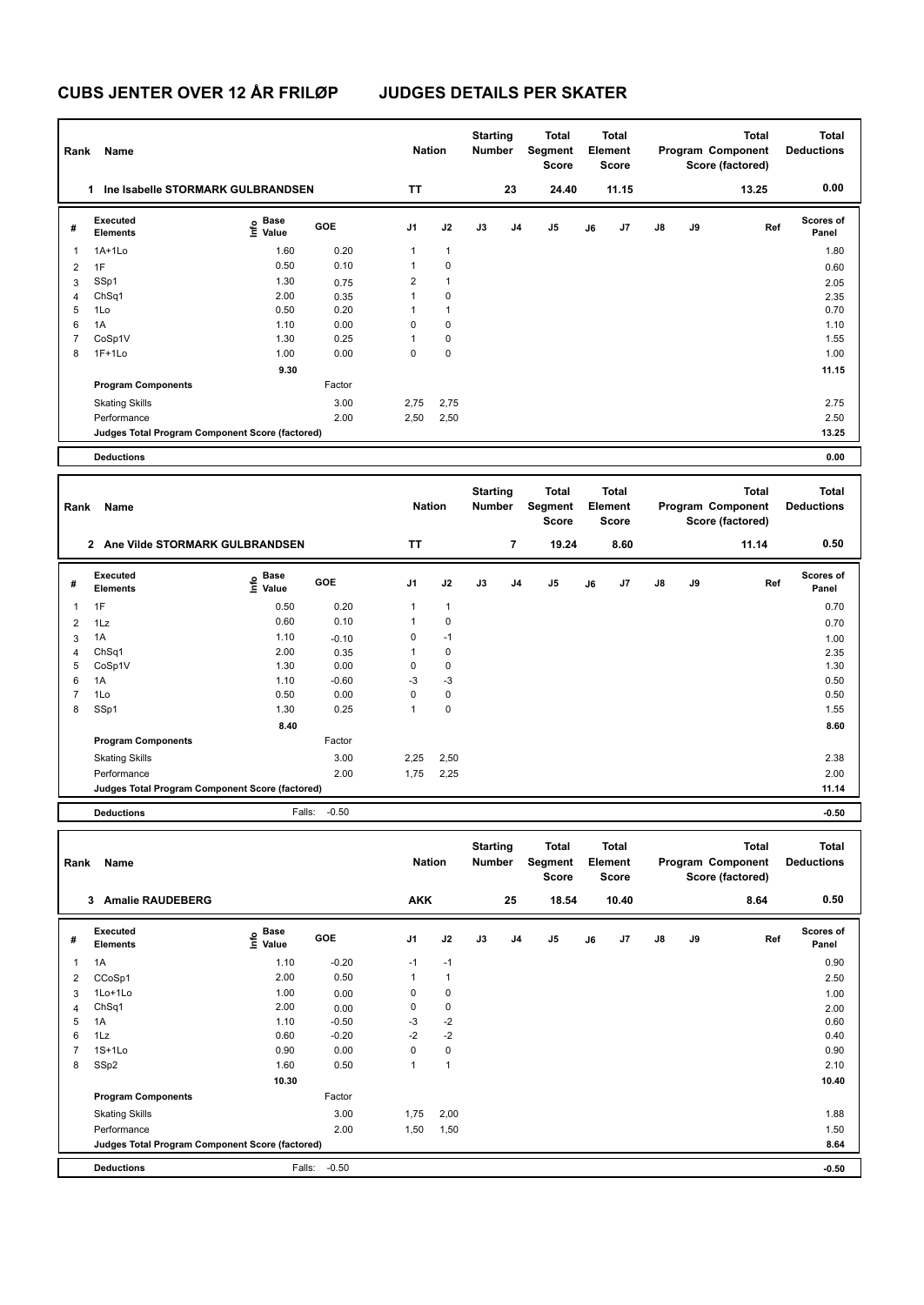| Rank           | Name                                            |                                             |         | <b>Nation</b> |             | <b>Starting</b><br><b>Number</b> |    | <b>Total</b><br>Segment<br><b>Score</b> |    | <b>Total</b><br>Element<br><b>Score</b> |               |    | <b>Total</b><br>Program Component<br>Score (factored) | <b>Total</b><br><b>Deductions</b> |
|----------------|-------------------------------------------------|---------------------------------------------|---------|---------------|-------------|----------------------------------|----|-----------------------------------------|----|-----------------------------------------|---------------|----|-------------------------------------------------------|-----------------------------------|
|                | 4 Tyri EVANGER                                  |                                             |         | <b>TSK</b>    |             |                                  | 15 | 18.45                                   |    | 8.70                                    |               |    | 9.75                                                  | 0.00                              |
| #              | Executed<br>Elements                            | <b>Base</b><br>e <sup>Base</sup><br>⊆ Value | GOE     | J1            | J2          | J3                               | J4 | J <sub>5</sub>                          | J6 | J7                                      | $\mathsf{J}8$ | J9 | Ref                                                   | <b>Scores of</b><br>Panel         |
| 1              | 1S                                              | 0.40                                        | 0.00    | 0             | $\mathbf 0$ |                                  |    |                                         |    |                                         |               |    |                                                       | 0.40                              |
| 2              | $1S+1Lo$                                        | 0.90                                        | 0.00    | 0             | $\mathbf 0$ |                                  |    |                                         |    |                                         |               |    |                                                       | 0.90                              |
| 3              | 1Lz                                             | 0.60                                        | $-0.15$ | $-1$          | $-2$        |                                  |    |                                         |    |                                         |               |    |                                                       | 0.45                              |
| 4              | CoSpB                                           | 1.50                                        | 0.25    | 1             | 0           |                                  |    |                                         |    |                                         |               |    |                                                       | 1.75                              |
| 5              | $1F+1Lo$                                        | 1.00                                        | 0.00    | 0             | 0           |                                  |    |                                         |    |                                         |               |    |                                                       | 1.00                              |
| 6              | SSpB                                            | 1.10                                        | 0.25    |               | $\pmb{0}$   |                                  |    |                                         |    |                                         |               |    |                                                       | 1.35                              |
| $\overline{7}$ | ChSq1                                           | 2.00                                        | 0.35    |               | $\mathbf 0$ |                                  |    |                                         |    |                                         |               |    |                                                       | 2.35                              |
| 8              | 1F                                              | 0.50                                        | 0.00    | 0             | $\pmb{0}$   |                                  |    |                                         |    |                                         |               |    |                                                       | 0.50                              |
|                |                                                 | 8.00                                        |         |               |             |                                  |    |                                         |    |                                         |               |    |                                                       | 8.70                              |
|                | <b>Program Components</b>                       |                                             | Factor  |               |             |                                  |    |                                         |    |                                         |               |    |                                                       |                                   |
|                | <b>Skating Skills</b>                           |                                             | 3.00    | 1,75          | 1,75        |                                  |    |                                         |    |                                         |               |    |                                                       | 1.75                              |
|                | Performance                                     |                                             | 2.00    | 2,25          | 2,25        |                                  |    |                                         |    |                                         |               |    |                                                       | 2.25                              |
|                | Judges Total Program Component Score (factored) |                                             |         |               |             |                                  |    |                                         |    |                                         |               |    |                                                       | 9.75                              |
|                | <b>Deductions</b>                               |                                             |         |               |             |                                  |    |                                         |    |                                         |               |    |                                                       | 0.00                              |

! Not clear edge

| Rank           | Name                                            |                                  |         | <b>Nation</b>  |             | <b>Starting</b><br><b>Number</b> |                | Total<br>Segment<br><b>Score</b> |    | Total<br>Element<br><b>Score</b> |               |    | <b>Total</b><br>Program Component<br>Score (factored) | <b>Total</b><br><b>Deductions</b> |
|----------------|-------------------------------------------------|----------------------------------|---------|----------------|-------------|----------------------------------|----------------|----------------------------------|----|----------------------------------|---------------|----|-------------------------------------------------------|-----------------------------------|
|                | <b>Aminda Oleane LUNDE</b><br>5                 |                                  |         | <b>SSK</b>     |             |                                  | 20             | 17.70                            |    | 9.95                             |               |    | 8.75                                                  | 1.00                              |
| #              | Executed<br><b>Elements</b>                     | <b>Base</b><br>o Base<br>E Value | GOE     | J <sub>1</sub> | J2          | J3                               | J <sub>4</sub> | J5                               | J6 | J7                               | $\mathsf{J}8$ | J9 | Ref                                                   | <b>Scores of</b><br>Panel         |
| $\overline{1}$ | $1A+2T2$                                        | 2.00                             | $-0.60$ | $-3$           | $-3$        |                                  |                |                                  |    |                                  |               |    |                                                       | 1.40                              |
| 2              | SSp2                                            | 1.60                             | 0.00    | 0              | $\mathbf 0$ |                                  |                |                                  |    |                                  |               |    |                                                       | 1.60                              |
| 3              | 2T<                                             | 0.90                             | $-0.50$ | $-3$           | $-2$        |                                  |                |                                  |    |                                  |               |    |                                                       | 0.40                              |
| $\overline{4}$ | $1F+1Lo$                                        | 1.00                             | 0.00    | 0              | $\mathbf 0$ |                                  |                |                                  |    |                                  |               |    |                                                       | 1.00                              |
| 5              | ChSq1                                           | 2.00                             | $-0.50$ | $-1$           | $-1$        |                                  |                |                                  |    |                                  |               |    |                                                       | 1.50                              |
| 6              | 1Lo                                             | 0.50                             | $-0.05$ | $-1$           | 0           |                                  |                |                                  |    |                                  |               |    |                                                       | 0.45                              |
| $\overline{7}$ | 1A                                              | 1.10                             | 0.00    | 0              | 0           |                                  |                |                                  |    |                                  |               |    |                                                       | 1.10                              |
| 8              | CCoSp2                                          | 2.50                             | 0.00    | 0              | $\mathbf 0$ |                                  |                |                                  |    |                                  |               |    |                                                       | 2.50                              |
|                |                                                 | 11.60                            |         |                |             |                                  |                |                                  |    |                                  |               |    |                                                       | 9.95                              |
|                | <b>Program Components</b>                       |                                  | Factor  |                |             |                                  |                |                                  |    |                                  |               |    |                                                       |                                   |
|                | <b>Skating Skills</b>                           |                                  | 3.00    | 1,75           | 1,75        |                                  |                |                                  |    |                                  |               |    |                                                       | 1.75                              |
|                | Performance                                     |                                  | 2.00    | 1,75           | 1,75        |                                  |                |                                  |    |                                  |               |    |                                                       | 1.75                              |
|                | Judges Total Program Component Score (factored) |                                  |         |                |             |                                  |                |                                  |    |                                  |               |    |                                                       | 8.75                              |
|                | <b>Deductions</b>                               | Falls:                           | $-1.00$ |                |             |                                  |                |                                  |    |                                  |               |    |                                                       | $-1.00$                           |

< Under-rotated jump

| Rank           | Name                                            |                           |            | <b>Nation</b>  |           | <b>Starting</b><br><b>Number</b> |                | Total<br>Segment<br>Score |    | <b>Total</b><br>Element<br><b>Score</b> |               |    | <b>Total</b><br>Program Component<br>Score (factored) | <b>Total</b><br><b>Deductions</b> |
|----------------|-------------------------------------------------|---------------------------|------------|----------------|-----------|----------------------------------|----------------|---------------------------|----|-----------------------------------------|---------------|----|-------------------------------------------------------|-----------------------------------|
|                | <b>Amalie SYNSTAD</b><br>6                      |                           |            | <b>HIL</b>     |           |                                  | 30             | 17.30                     |    | 8.55                                    |               |    | 9.25                                                  | 0.50                              |
| #              | Executed<br><b>Elements</b>                     | Base<br>e Base<br>⊆ Value | <b>GOE</b> | J <sub>1</sub> | J2        | J3                               | J <sub>4</sub> | J <sub>5</sub>            | J6 | J7                                      | $\mathsf{J}8$ | J9 | Ref                                                   | <b>Scores of</b><br>Panel         |
|                | $1A+1Lo$                                        | 1.60                      | 0.00       | 0              | $\pmb{0}$ |                                  |                |                           |    |                                         |               |    |                                                       | 1.60                              |
| 2              | 1Lz                                             | 0.60                      | $-0.05$    | 0              | $-1$      |                                  |                |                           |    |                                         |               |    |                                                       | 0.55                              |
| 3              | ChSq1                                           | 2.00                      | $-0.50$    | $-1$           | $-1$      |                                  |                |                           |    |                                         |               |    |                                                       | 1.50                              |
| 4              | $1S+1Lo$                                        | 0.90                      | 0.00       | 0              | $\pmb{0}$ |                                  |                |                           |    |                                         |               |    |                                                       | 0.90                              |
| 5              | CCoSp1                                          | 2.00                      | $-0.45$    | $-2$           | $-1$      |                                  |                |                           |    |                                         |               |    |                                                       | 1.55                              |
| 6              | 1F                                              | 0.50                      | 0.00       | 0              | 0         |                                  |                |                           |    |                                         |               |    |                                                       | 0.50                              |
| $\overline{7}$ | SSp2                                            | 1.60                      | $-0.15$    | 0              | $-1$      |                                  |                |                           |    |                                         |               |    |                                                       | 1.45                              |
| 8              | 1A                                              | 1.10                      | $-0.60$    | -3             | $-3$      |                                  |                |                           |    |                                         |               |    |                                                       | 0.50                              |
|                |                                                 | 10.30                     |            |                |           |                                  |                |                           |    |                                         |               |    |                                                       | 8.55                              |
|                | <b>Program Components</b>                       |                           | Factor     |                |           |                                  |                |                           |    |                                         |               |    |                                                       |                                   |
|                | <b>Skating Skills</b>                           |                           | 3.00       | 1,75           | 1,75      |                                  |                |                           |    |                                         |               |    |                                                       | 1.75                              |
|                | Performance                                     |                           | 2.00       | 2,00           | 2,00      |                                  |                |                           |    |                                         |               |    |                                                       | 2.00                              |
|                | Judges Total Program Component Score (factored) |                           |            |                |           |                                  |                |                           |    |                                         |               |    |                                                       | 9.25                              |
|                | <b>Deductions</b>                               | Falls:                    | $-0.50$    |                |           |                                  |                |                           |    |                                         |               |    |                                                       | $-0.50$                           |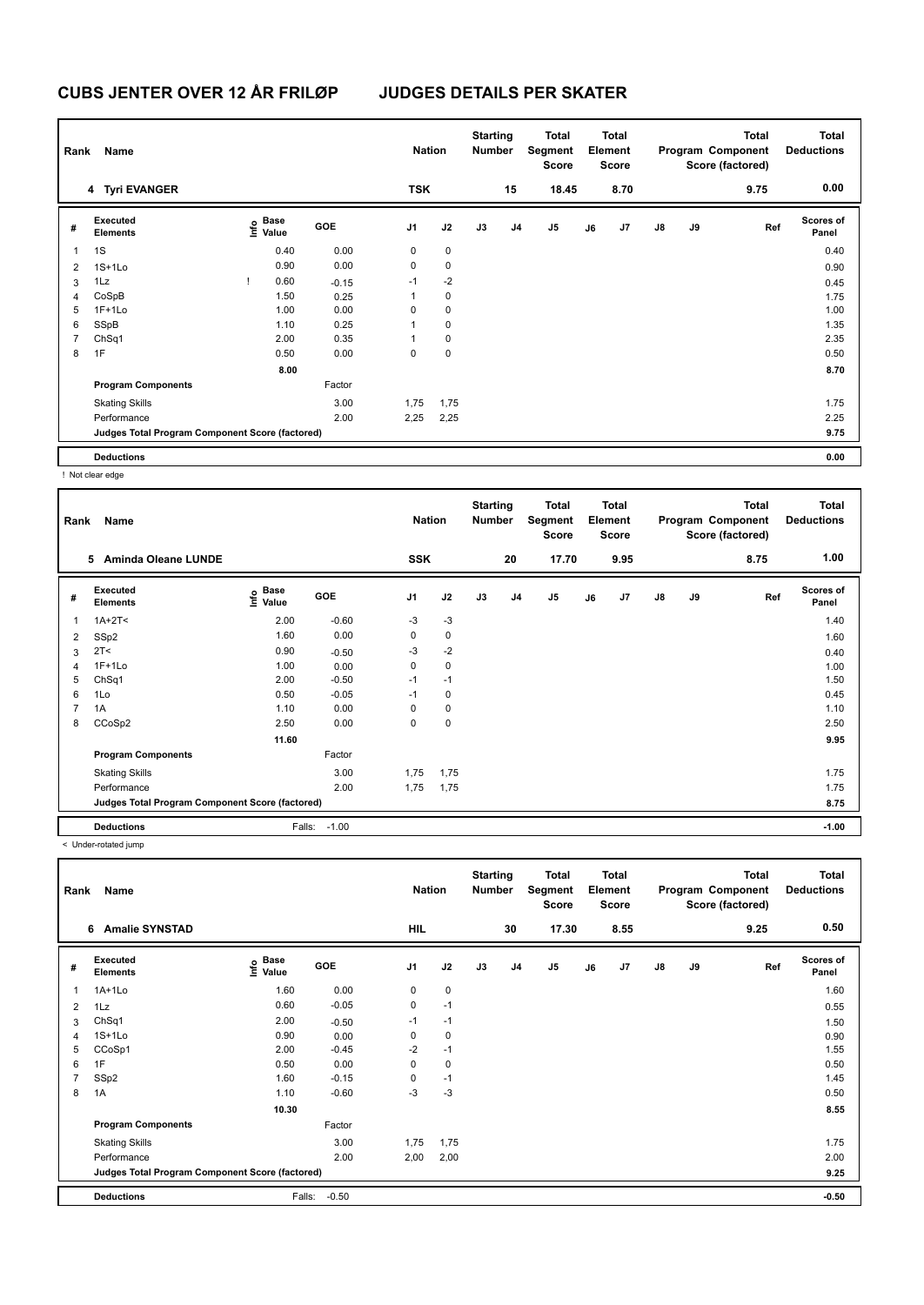| Rank                    | <b>Name</b>                                     |                                  |         | <b>Nation</b>  |             | <b>Starting</b><br>Number |    | <b>Total</b><br>Segment<br><b>Score</b> |    | <b>Total</b><br>Element<br>Score        |    |    | <b>Total</b><br>Program Component<br>Score (factored) | <b>Total</b><br><b>Deductions</b> |
|-------------------------|-------------------------------------------------|----------------------------------|---------|----------------|-------------|---------------------------|----|-----------------------------------------|----|-----------------------------------------|----|----|-------------------------------------------------------|-----------------------------------|
|                         | 7 Hannah TOTH MO                                |                                  |         | <b>AKK</b>     |             |                           | 14 | 16.36                                   |    | 9.10                                    |    |    | 7.26                                                  | 0.00                              |
| #                       | Executed<br><b>Elements</b>                     | Base<br>e Base<br>⊆ Value        | GOE     | J1             | J2          | J3                        | J4 | J5                                      | J6 | J7                                      | J8 | J9 | Ref                                                   | <b>Scores of</b><br>Panel         |
| $\mathbf{1}$            | $1F+1Lo$                                        | 1.00                             | 0.00    | 0              | 0           |                           |    |                                         |    |                                         |    |    |                                                       | 1.00                              |
| $\overline{\mathbf{c}}$ | 1A                                              | 1.10                             | 0.00    | 0              | $\pmb{0}$   |                           |    |                                         |    |                                         |    |    |                                                       | 1.10                              |
| 3                       | 1Lz+1Lo                                         | 1.10                             | 0.00    | 0              | 0           |                           |    |                                         |    |                                         |    |    |                                                       | 1.10                              |
| 4                       | SSp1                                            | 1.30                             | 0.00    | 0              | $\mathbf 0$ |                           |    |                                         |    |                                         |    |    |                                                       | 1.30                              |
| 5                       | Ch <sub>Sq1</sub>                               | 2.00                             | $-0.25$ | -1             | $\mathbf 0$ |                           |    |                                         |    |                                         |    |    |                                                       | 1.75                              |
| 6                       | 1F                                              | 0.50                             | 0.00    | 0              | $\mathbf 0$ |                           |    |                                         |    |                                         |    |    |                                                       | 0.50                              |
| 7                       | 1A                                              | 1.10                             | $-0.10$ | 0              | $-1$        |                           |    |                                         |    |                                         |    |    |                                                       | 1.00                              |
| 8                       | CCoSpBV                                         | 1.50                             | $-0.15$ | $-1$           | $\pmb{0}$   |                           |    |                                         |    |                                         |    |    |                                                       | 1.35                              |
|                         |                                                 | 9.60                             |         |                |             |                           |    |                                         |    |                                         |    |    |                                                       | 9.10                              |
|                         | <b>Program Components</b>                       |                                  | Factor  |                |             |                           |    |                                         |    |                                         |    |    |                                                       |                                   |
|                         | <b>Skating Skills</b>                           |                                  | 3.00    | 1,50           | 1,50        |                           |    |                                         |    |                                         |    |    |                                                       | 1.50                              |
|                         | Performance                                     |                                  | 2.00    | 1,00           | 1,75        |                           |    |                                         |    |                                         |    |    |                                                       | 1.38                              |
|                         | Judges Total Program Component Score (factored) |                                  |         |                |             |                           |    |                                         |    |                                         |    |    |                                                       | 7.26                              |
|                         | <b>Deductions</b>                               |                                  |         |                |             |                           |    |                                         |    |                                         |    |    |                                                       | 0.00                              |
|                         |                                                 |                                  |         |                |             |                           |    |                                         |    |                                         |    |    |                                                       |                                   |
| Rank                    | Name                                            |                                  |         | <b>Nation</b>  |             | <b>Starting</b><br>Number |    | <b>Total</b><br>Segment<br><b>Score</b> |    | <b>Total</b><br>Element<br>Score        |    |    | <b>Total</b><br>Program Component<br>Score (factored) | <b>Total</b><br><b>Deductions</b> |
|                         | 8 Andrea Grande BROSTRØM                        |                                  |         | <b>TSK</b>     |             |                           | 1  | 16.21                                   |    | 7.45                                    |    |    | 8.76                                                  | 0.00                              |
| #                       | Executed<br><b>Elements</b>                     | Base<br>e Base<br>⊆ Value        | GOE     | J1             | J2          | J3                        | J4 | J5                                      | J6 | J7                                      | J8 | J9 | Ref                                                   | <b>Scores of</b><br>Panel         |
| 1                       | 1A                                              | 1.10                             | $-0.40$ | -2             | $-2$        |                           |    |                                         |    |                                         |    |    |                                                       | 0.70                              |
| $\overline{2}$          | 1Lz                                             | 0.60                             | $-0.10$ | $-1$           | $-1$        |                           |    |                                         |    |                                         |    |    |                                                       | 0.50                              |
| 3                       | $1F+1Lo$                                        | 1.00                             | 0.00    | 0              | $\pmb{0}$   |                           |    |                                         |    |                                         |    |    |                                                       | 1.00                              |
| 4                       | <b>USpB</b>                                     | 1.00                             | 0.00    | 0              | 0           |                           |    |                                         |    |                                         |    |    |                                                       | 1.00                              |
| 5                       | Ch <sub>Sq1</sub>                               | 2.00                             | 0.35    | 1              | $\pmb{0}$   |                           |    |                                         |    |                                         |    |    |                                                       | 2.35                              |
| 6                       | $1S+1Lo$                                        | 0.90                             | 0.00    | 0              | $\mathbf 0$ |                           |    |                                         |    |                                         |    |    |                                                       | 0.90                              |
| $\overline{7}$          | 1F                                              | 0.50                             | 0.00    | 0              | $\pmb{0}$   |                           |    |                                         |    |                                         |    |    |                                                       | 0.50                              |
| 8                       | CoSpBV                                          | 1.10                             | $-0.60$ | $-2$           | $-2$        |                           |    |                                         |    |                                         |    |    |                                                       | 0.50                              |
|                         |                                                 | 8.20                             |         |                |             |                           |    |                                         |    |                                         |    |    |                                                       | 7.45                              |
|                         | <b>Program Components</b>                       |                                  | Factor  |                |             |                           |    |                                         |    |                                         |    |    |                                                       |                                   |
|                         | <b>Skating Skills</b>                           |                                  | 3.00    | 1,50           | 1,50        |                           |    |                                         |    |                                         |    |    |                                                       | 1.50                              |
|                         | Performance                                     |                                  | 2.00    | 2,25           | 2,00        |                           |    |                                         |    |                                         |    |    |                                                       | 2.13                              |
|                         | Judges Total Program Component Score (factored) |                                  |         |                |             |                           |    |                                         |    |                                         |    |    |                                                       | 8.76                              |
|                         | <b>Deductions</b>                               |                                  |         |                |             |                           |    |                                         |    |                                         |    |    |                                                       | 0.00                              |
|                         |                                                 |                                  |         |                |             |                           |    |                                         |    |                                         |    |    |                                                       |                                   |
| Rank                    | Name                                            |                                  |         | <b>Nation</b>  |             | <b>Starting</b><br>Number |    | <b>Total</b><br>Segment<br>Score        |    | <b>Total</b><br>Element<br><b>Score</b> |    |    | <b>Total</b><br>Program Component<br>Score (factored) | <b>Total</b><br><b>Deductions</b> |
|                         | 9 Anna RABE LIKVERN                             |                                  |         | <b>BSK</b>     |             |                           | 9  | 16.16                                   |    | 6.90                                    |    |    | 9.26                                                  | 0.00                              |
| #                       | Executed<br>Elements                            | <b>Base</b><br>e Base<br>E Value | GOE     | J <sub>1</sub> | J2          | J3                        | J4 | J <sub>5</sub>                          | J6 | J7                                      | J8 | J9 | Ref                                                   | Scores of<br>Panel                |
| $\mathbf{1}$            | 1Lz                                             | 0.60                             | 0.00    | $\pmb{0}$      | $\pmb{0}$   |                           |    |                                         |    |                                         |    |    |                                                       | 0.60                              |
| $\overline{2}$          | $1F+1T$                                         | 0.90                             | 0.00    | 0              | 0           |                           |    |                                         |    |                                         |    |    |                                                       | 0.90                              |
| 3                       | ChSq1                                           | 2.00                             | 0.00    | $\pmb{0}$      | $\pmb{0}$   |                           |    |                                         |    |                                         |    |    |                                                       | 2.00                              |
| $\overline{4}$          | 1Lo                                             | 0.50                             | 0.00    | $\pmb{0}$      | $\pmb{0}$   |                           |    |                                         |    |                                         |    |    |                                                       | 0.50                              |
| 5                       | CoSpBV                                          | 1.10                             | 0.25    | $\mathbf{1}$   | $\pmb{0}$   |                           |    |                                         |    |                                         |    |    |                                                       | 1.35                              |
| 6                       | 1F                                              | 0.50                             | 0.10    | $\mathbf{1}$   | $\pmb{0}$   |                           |    |                                         |    |                                         |    |    |                                                       | 0.60                              |
| $\overline{7}$          | $1Lz+1Lo<<$                                     | 0.60                             | $-0.30$ | $-3$           | $-3$        |                           |    |                                         |    |                                         |    |    |                                                       | 0.30                              |
| 8                       | SSpB                                            | 1.10                             | $-0.45$ | $-2$           | $-1$        |                           |    |                                         |    |                                         |    |    |                                                       | 0.65                              |
|                         |                                                 | 7.30                             |         |                |             |                           |    |                                         |    |                                         |    |    |                                                       | 6.90                              |
|                         | <b>Program Components</b>                       |                                  | Factor  |                |             |                           |    |                                         |    |                                         |    |    |                                                       |                                   |
|                         | <b>Skating Skills</b>                           |                                  | 3.00    | 2,00           | 2,00        |                           |    |                                         |    |                                         |    |    |                                                       | 2.00                              |
|                         | Performance                                     |                                  | 2.00    | 1,50           | 1,75        |                           |    |                                         |    |                                         |    |    |                                                       | 1.63                              |

**Judges Total Program Component Score (factored) 9.26**

**Deductions 0.00**

<< Downgraded jump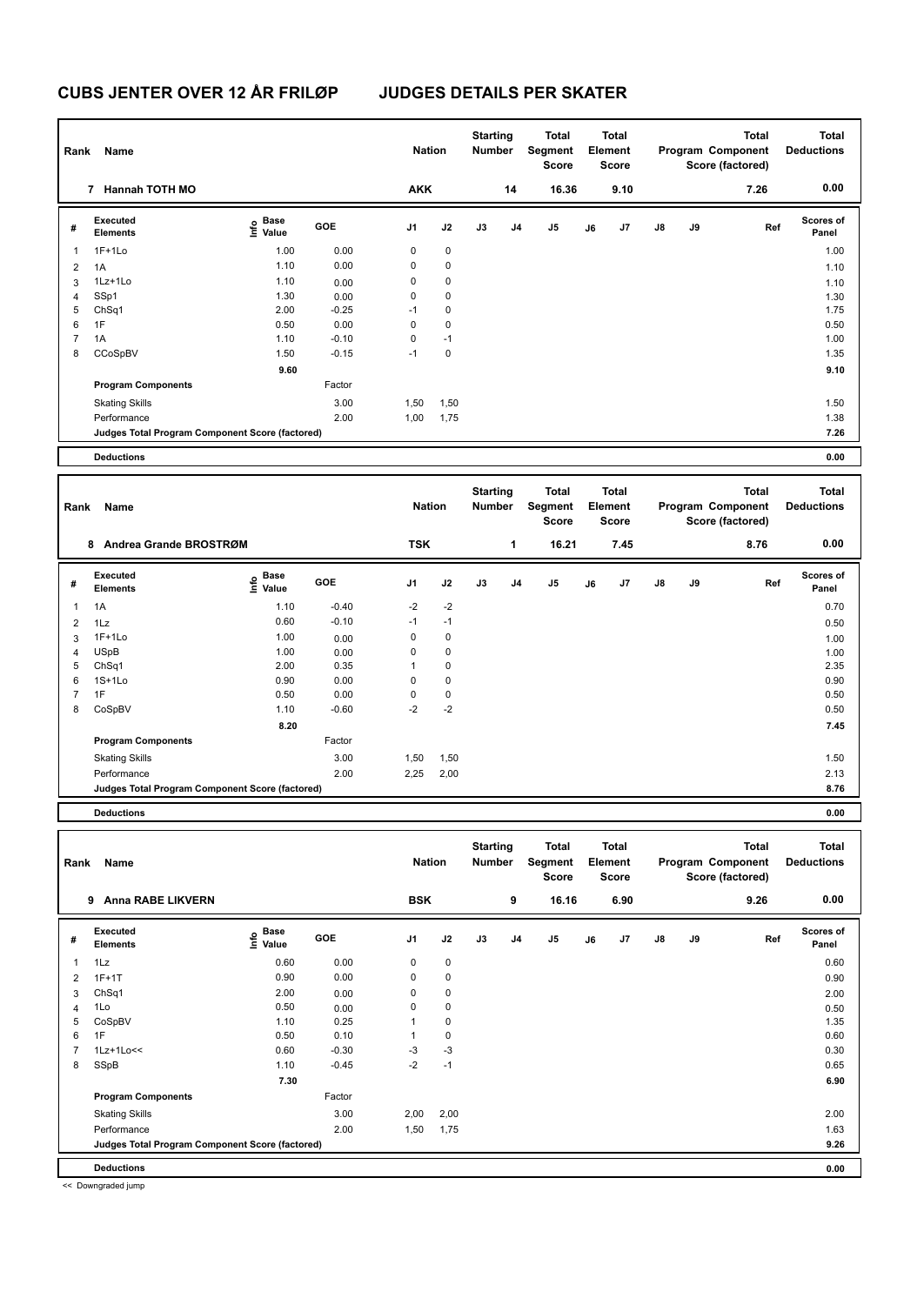| Rank           | Name                                            |                                      |         | <b>Nation</b>  |             | <b>Starting</b><br>Number        |                | <b>Total</b><br><b>Segment</b><br><b>Score</b> |    | <b>Total</b><br>Element<br><b>Score</b> |    |    | <b>Total</b><br>Program Component<br>Score (factored) | <b>Total</b><br><b>Deductions</b> |
|----------------|-------------------------------------------------|--------------------------------------|---------|----------------|-------------|----------------------------------|----------------|------------------------------------------------|----|-----------------------------------------|----|----|-------------------------------------------------------|-----------------------------------|
|                | 10 Mathilde BAKKE                               |                                      |         | <b>AKK</b>     |             |                                  | 22             | 16.10                                          |    | 7.10                                    |    |    | 9.50                                                  | 0.50                              |
| #              | Executed<br><b>Elements</b>                     | Base<br>e <sup>Base</sup><br>⊆ Value | GOE     | J <sub>1</sub> | J2          | J3                               | J <sub>4</sub> | J <sub>5</sub>                                 | J6 | J <sub>7</sub>                          | J8 | J9 | Ref                                                   | Scores of<br>Panel                |
| $\mathbf{1}$   | 1A                                              | 1.10                                 | $-0.20$ | $-1$           | $-1$        |                                  |                |                                                |    |                                         |    |    |                                                       | 0.90                              |
| $\overline{2}$ | 1Lo+1Lo                                         | 1.00                                 | 0.00    | 0              | 0           |                                  |                |                                                |    |                                         |    |    |                                                       | 1.00                              |
| 3              | 1Lz                                             | 0.60                                 | 0.00    | 0              | 0           |                                  |                |                                                |    |                                         |    |    |                                                       | 0.60                              |
| 4              | SSpB                                            | 1.10                                 | 0.25    | $\mathbf{1}$   | 0           |                                  |                |                                                |    |                                         |    |    |                                                       | 1.35                              |
| 5              | 1A                                              | 1.10                                 | $-0.60$ | $-3$           | $-3$        |                                  |                |                                                |    |                                         |    |    |                                                       | 0.50                              |
| 6              | 1T                                              | 0.40                                 | 0.00    | 0              | 0           |                                  |                |                                                |    |                                         |    |    |                                                       | 0.40                              |
| $\overline{7}$ | ChSq1                                           | 2.00                                 | 0.35    | 1              | 0           |                                  |                |                                                |    |                                         |    |    |                                                       | 2.35                              |
| 8              | Ccosp0                                          | 0.00                                 | 0.00    |                | ÷           |                                  |                |                                                |    |                                         |    |    |                                                       | 0.00                              |
|                |                                                 | 7.30                                 |         |                |             |                                  |                |                                                |    |                                         |    |    |                                                       | 7.10                              |
|                | <b>Program Components</b>                       |                                      | Factor  |                |             |                                  |                |                                                |    |                                         |    |    |                                                       |                                   |
|                | <b>Skating Skills</b>                           |                                      | 3.00    | 2,00           | 2,00        |                                  |                |                                                |    |                                         |    |    |                                                       | 2.00                              |
|                | Performance                                     |                                      | 2.00    | 1,75           | 1,75        |                                  |                |                                                |    |                                         |    |    |                                                       | 1.75                              |
|                | Judges Total Program Component Score (factored) |                                      |         |                |             |                                  |                |                                                |    |                                         |    |    |                                                       | 9.50                              |
|                |                                                 |                                      |         |                |             |                                  |                |                                                |    |                                         |    |    |                                                       |                                   |
|                | <b>Deductions</b>                               | Falls:                               | $-0.50$ |                |             |                                  |                |                                                |    |                                         |    |    |                                                       | $-0.50$                           |
|                |                                                 |                                      |         |                |             |                                  |                |                                                |    |                                         |    |    |                                                       |                                   |
| Rank           | Name                                            |                                      |         | <b>Nation</b>  |             | <b>Starting</b><br><b>Number</b> |                | <b>Total</b><br>Segment<br>Score               |    | <b>Total</b><br>Element<br><b>Score</b> |    |    | <b>Total</b><br>Program Component<br>Score (factored) | <b>Total</b><br><b>Deductions</b> |
|                | 11 Sara GRANDE                                  |                                      |         | <b>HIL</b>     |             |                                  | 4              | 16.10                                          |    | 7.85                                    |    |    | 8.25                                                  | 0.00                              |
| #              | Executed<br><b>Elements</b>                     | <b>Base</b>                          | GOE     | J1             | J2          | J3                               | J4             | J <sub>5</sub>                                 | J6 | J7                                      | J8 | J9 | Ref                                                   | Scores of<br>Panel                |
|                |                                                 | e Base<br>⊆ Value                    |         |                |             |                                  |                |                                                |    |                                         |    |    |                                                       |                                   |
| $\mathbf{1}$   | 1A                                              | 1.10                                 | $-0.20$ | $-1$           | $-1$        |                                  |                |                                                |    |                                         |    |    |                                                       | 0.90                              |
| $\overline{2}$ | CoSpBV                                          | 1.10                                 | 0.00    | 0              | $\pmb{0}$   |                                  |                |                                                |    |                                         |    |    |                                                       | 1.10                              |
| 3              | 1Lz                                             | 0.60                                 | 0.00    | 0              | 0           |                                  |                |                                                |    |                                         |    |    |                                                       | 0.60                              |
| $\overline{4}$ | $1S+1Lo$                                        | 0.90                                 | 0.00    | 0              | 0           |                                  |                |                                                |    |                                         |    |    |                                                       | 0.90                              |
| 5              | ChSq1                                           | 2.00                                 | $-0.75$ | $-2$           | $-1$        |                                  |                |                                                |    |                                         |    |    |                                                       | 1.25                              |
| 6              | $1F+1Lo$                                        | 1.00                                 | 0.00    | 0              | $\mathbf 0$ |                                  |                |                                                |    |                                         |    |    |                                                       | 1.00                              |
| $\overline{7}$ | SSp2                                            | 1.60                                 | 0.00    | 0<br>0         | $\pmb{0}$   |                                  |                |                                                |    |                                         |    |    |                                                       | 1.60                              |
| 8              | 1Lo                                             | 0.50                                 | 0.00    |                | 0           |                                  |                |                                                |    |                                         |    |    |                                                       | 0.50                              |
|                |                                                 | 8.80                                 |         |                |             |                                  |                |                                                |    |                                         |    |    |                                                       | 7.85                              |
|                | <b>Program Components</b>                       |                                      | Factor  |                |             |                                  |                |                                                |    |                                         |    |    |                                                       |                                   |
|                | <b>Skating Skills</b>                           |                                      | 3.00    | 1,75           | 1,75        |                                  |                |                                                |    |                                         |    |    |                                                       | 1.75                              |
|                | Performance                                     |                                      | 2.00    | 1,50           | 1,50        |                                  |                |                                                |    |                                         |    |    |                                                       | 1.50                              |
|                | Judges Total Program Component Score (factored) |                                      |         |                |             |                                  |                |                                                |    |                                         |    |    |                                                       | 8.25                              |

| Rank | Name                                            |                        |         | <b>Nation</b> |              | <b>Starting</b><br>Number |    | Total<br>Segment<br><b>Score</b> |    | <b>Total</b><br>Element<br><b>Score</b> |               |    | <b>Total</b><br>Program Component<br>Score (factored) | <b>Total</b><br><b>Deductions</b> |
|------|-------------------------------------------------|------------------------|---------|---------------|--------------|---------------------------|----|----------------------------------|----|-----------------------------------------|---------------|----|-------------------------------------------------------|-----------------------------------|
|      | Dorthe VAN DER EIJK<br>12                       |                        |         | <b>TSK</b>    |              |                           | 10 | 15.81                            |    | 6.80                                    |               |    | 9.01                                                  | 0.00                              |
| #    | Executed<br><b>Elements</b>                     | $\sum_{i=1}^{6}$ Value | GOE     | J1            | J2           | J3                        | J4 | J5                               | J6 | J7                                      | $\mathsf{J}8$ | J9 | Ref                                                   | <b>Scores of</b><br>Panel         |
| 1    | $1F+1Lo$                                        | 1.00                   | 0.00    | 0             | $\mathbf 0$  |                           |    |                                  |    |                                         |               |    |                                                       | 1.00                              |
| 2    | 1S                                              | 0.40                   | 0.00    | 0             | $\mathbf 0$  |                           |    |                                  |    |                                         |               |    |                                                       | 0.40                              |
| 3    | 1F                                              | 0.50                   | 0.00    | $\mathbf 0$   | $\mathbf 0$  |                           |    |                                  |    |                                         |               |    |                                                       | 0.50                              |
| 4    | CoSpBV                                          | 1.10                   | $-0.15$ | $-1$          | $\mathbf 0$  |                           |    |                                  |    |                                         |               |    |                                                       | 0.95                              |
| 5    | ChSq1                                           | 2.00                   | $-0.25$ | $-1$          | 0            |                           |    |                                  |    |                                         |               |    |                                                       | 1.75                              |
| 6    | 1Lo                                             | 0.50                   | 0.20    | 1             | $\mathbf{1}$ |                           |    |                                  |    |                                         |               |    |                                                       | 0.70                              |
| 7    | $1S+1T$                                         | 0.80                   | 0.00    | 0             | $\mathbf 0$  |                           |    |                                  |    |                                         |               |    |                                                       | 0.80                              |
| 8    | <b>USpB</b>                                     | 1.00                   | $-0.30$ | $-1$          | $-1$         |                           |    |                                  |    |                                         |               |    |                                                       | 0.70                              |
|      |                                                 | 7.30                   |         |               |              |                           |    |                                  |    |                                         |               |    |                                                       | 6.80                              |
|      | <b>Program Components</b>                       |                        | Factor  |               |              |                           |    |                                  |    |                                         |               |    |                                                       |                                   |
|      | <b>Skating Skills</b>                           |                        | 3.00    | 1,50          | 2,00         |                           |    |                                  |    |                                         |               |    |                                                       | 1.75                              |
|      | Performance                                     |                        | 2.00    | 1,75          | 2,00         |                           |    |                                  |    |                                         |               |    |                                                       | 1.88                              |
|      | Judges Total Program Component Score (factored) |                        |         |               |              |                           |    |                                  |    |                                         |               |    |                                                       | 9.01                              |
|      | <b>Deductions</b>                               |                        |         |               |              |                           |    |                                  |    |                                         |               |    |                                                       | 0.00                              |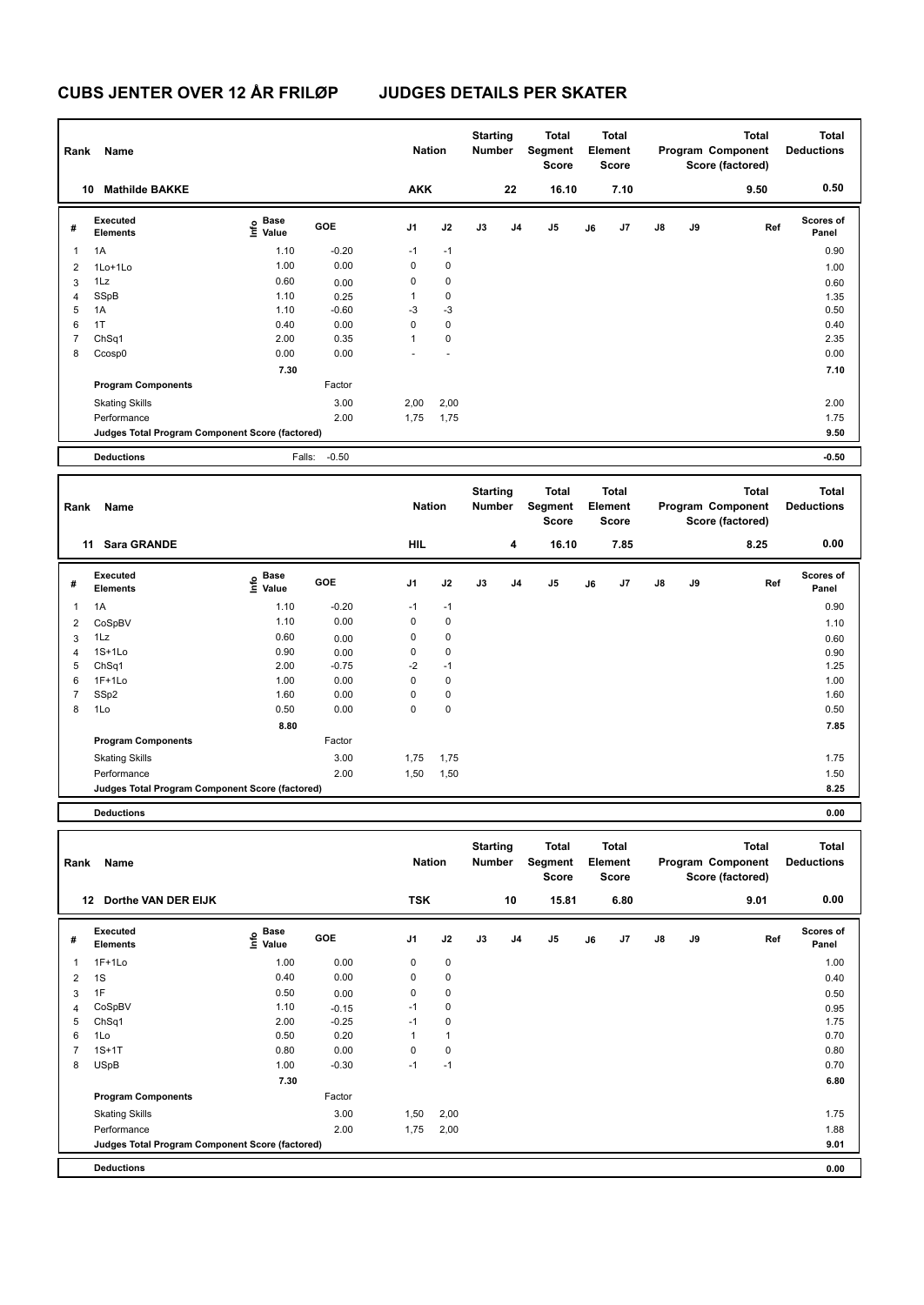| Rank           | Name                                            |                           |            | <b>Nation</b>  |             | <b>Starting</b><br><b>Number</b> |                | <b>Total</b><br>Segment<br><b>Score</b> |    | <b>Total</b><br>Element<br><b>Score</b> |               |    | <b>Total</b><br>Program Component<br>Score (factored) | <b>Total</b><br><b>Deductions</b> |
|----------------|-------------------------------------------------|---------------------------|------------|----------------|-------------|----------------------------------|----------------|-----------------------------------------|----|-----------------------------------------|---------------|----|-------------------------------------------------------|-----------------------------------|
| 13             | Veronika SLETTMO                                |                           |            | <b>LKK</b>     |             |                                  | 24             | 15.53                                   |    | 7.38                                    |               |    | 8.15                                                  | 0.00                              |
| #              | Executed<br><b>Elements</b>                     | Base<br>e Base<br>⊆ Value | <b>GOE</b> | J <sub>1</sub> | J2          | J3                               | J <sub>4</sub> | J5                                      | J6 | J7                                      | $\mathsf{J}8$ | J9 | Ref                                                   | <b>Scores of</b><br>Panel         |
| $\overline{1}$ | 1F                                              | 0.50                      | 0.00       | 0              | $\mathbf 0$ |                                  |                |                                         |    |                                         |               |    |                                                       | 0.50                              |
| $\overline{2}$ | $1F+1T$                                         | 0.90                      | 0.00       | 0              | $\mathbf 0$ |                                  |                |                                         |    |                                         |               |    |                                                       | 0.90                              |
| 3              | 1Lo+1Lo                                         | 1.00                      | 0.00       | 0              | $\mathbf 0$ |                                  |                |                                         |    |                                         |               |    |                                                       | 1.00                              |
| 4              | 1A                                              | 1.10                      | $-0.20$    | $-1$           | $-1$        |                                  |                |                                         |    |                                         |               |    |                                                       | 0.90                              |
| 5              | CoSpBV                                          | 1.10                      | $-0.15$    | $-1$           | 0           |                                  |                |                                         |    |                                         |               |    |                                                       | 0.95                              |
| 6              | $1Lz+1A^*+SEQ$                                  | 0.48                      | $-0.15$    | $-1$           | $-2$        |                                  |                |                                         |    |                                         |               |    |                                                       | 0.33                              |
| $\overline{7}$ | SSp1                                            | 1.30                      | 0.00       | 0              | $\mathbf 0$ |                                  |                |                                         |    |                                         |               |    |                                                       | 1.30                              |
| 8              | ChSq1                                           | 2.00                      | $-0.50$    | $-1$           | $-1$        |                                  |                |                                         |    |                                         |               |    |                                                       | 1.50                              |
|                |                                                 | 8.38                      |            |                |             |                                  |                |                                         |    |                                         |               |    |                                                       | 7.38                              |
|                | <b>Program Components</b>                       |                           | Factor     |                |             |                                  |                |                                         |    |                                         |               |    |                                                       |                                   |
|                | <b>Skating Skills</b>                           |                           | 3.00       | 1,50           | 1,75        |                                  |                |                                         |    |                                         |               |    |                                                       | 1.63                              |
|                | Performance                                     |                           | 2.00       | 1,50           | 1,75        |                                  |                |                                         |    |                                         |               |    |                                                       | 1.63                              |
|                | Judges Total Program Component Score (factored) |                           |            |                |             |                                  |                |                                         |    |                                         |               |    |                                                       | 8.15                              |
|                | <b>Deductions</b>                               |                           |            |                |             |                                  |                |                                         |    |                                         |               |    |                                                       | 0.00                              |

\* Invalid element ! Not clear edge

**Total Deductions Total Program Component Score (factored) Total Element Score Total Segment Score Starting Rank Name Nation Number # Executed Elements Base Value GOE J1 J2 J3 J4 J5 J6 J7 J8 J9 Scores of Panel** 1 1A+1Lo 1.60 -0.20 -1 -1 **Ref**  المساحة المساحة المساحة المساحة المساحة المساحة المساحة المساحة المساحة المساحة المساحة المساحة المساحة المساح<br>1.40 International Media 1.40 - 0.20 - 1 - 1<br>1.41Lo 1.40 - 0.20 - 1 - 1  **14 Helena RAVNANGER USK 3 15.51 8.25 7.76 0.50** 2 2S 1.30 -0.20 -1 -1 1.10  $3$  ChSq1 2.00  $2.00$  0.00 0 0 0  $2.00$ 4 CCoSpBV 1.50 -0.45 -2 -1 -1 -2 -1 -1 -2 -1 -1 -1.05 5 2Lo 1.80 -0.90 -3 -3 -3 0.90 -3 -3 0.90 6 1A+1T 1.50 -0.20 -1 -1 1.30  $7 \quad 2$ S< 0.50  $0.90$   $-0.40$   $-2$   $-2$ 8 Csp0 0.00 0.00 - - 0.00  **10.60 8.25 Program Components**  Skating Skills 1,50 1,50 Factor 3.00 1.50 Performance 2.00 1,75 1,50 1.63 **Deductions** Falls: -0.50 **-0.50 Judges Total Program Component Score (factored) 7.76**

< Under-rotated jump

| Rank | Name                                            |                                         |            | <b>Nation</b>  |              | <b>Starting</b><br><b>Number</b> |                | <b>Total</b><br>Segment<br>Score |    | <b>Total</b><br>Element<br><b>Score</b> |               |    | <b>Total</b><br>Program Component<br>Score (factored) | <b>Total</b><br><b>Deductions</b> |
|------|-------------------------------------------------|-----------------------------------------|------------|----------------|--------------|----------------------------------|----------------|----------------------------------|----|-----------------------------------------|---------------|----|-------------------------------------------------------|-----------------------------------|
|      | Eline JACCARD BUGGELAND<br>15                   |                                         |            | <b>LKK</b>     |              |                                  | 17             | 15.31                            |    | 7.05                                    |               |    | 8.26                                                  | 0.00                              |
| #    | Executed<br><b>Elements</b>                     | $\mathbf{e}$ Base<br>$\mathbf{e}$ Value | <b>GOE</b> | J <sub>1</sub> | J2           | J3                               | J <sub>4</sub> | J5                               | J6 | J7                                      | $\mathsf{J}8$ | J9 | Ref                                                   | <b>Scores of</b><br>Panel         |
| 1    | 1S                                              | 0.40                                    | 0.00       | $\mathbf 0$    | $\pmb{0}$    |                                  |                |                                  |    |                                         |               |    |                                                       | 0.40                              |
| 2    | $1F+1Lo$                                        | 1.00                                    | $-0.05$    | $-1$           | $\pmb{0}$    |                                  |                |                                  |    |                                         |               |    |                                                       | 0.95                              |
| 3    | ChSq1                                           | 2.00                                    | 0.70       | 1              | $\mathbf{1}$ |                                  |                |                                  |    |                                         |               |    |                                                       | 2.70                              |
| 4    | SSpB                                            | 1.10                                    | $-0.15$    | $-1$           | 0            |                                  |                |                                  |    |                                         |               |    |                                                       | 0.95                              |
| 5    | 1Lze<                                           | 0.40                                    | $-0.30$    | -3             | $-3$         |                                  |                |                                  |    |                                         |               |    |                                                       | 0.10                              |
| 6    | 1Lo+1Lo                                         | 1.00                                    | $-0.05$    | $-1$           | 0            |                                  |                |                                  |    |                                         |               |    |                                                       | 0.95                              |
|      | <b>USpB</b>                                     | 1.00                                    | $-0.45$    | $-2$           | $-1$         |                                  |                |                                  |    |                                         |               |    |                                                       | 0.55                              |
| 8    | 1F                                              | 0.50                                    | $-0.05$    | $-1$           | $\pmb{0}$    |                                  |                |                                  |    |                                         |               |    |                                                       | 0.45                              |
|      |                                                 | 7.40                                    |            |                |              |                                  |                |                                  |    |                                         |               |    |                                                       | 7.05                              |
|      | <b>Program Components</b>                       |                                         | Factor     |                |              |                                  |                |                                  |    |                                         |               |    |                                                       |                                   |
|      | <b>Skating Skills</b>                           |                                         | 3.00       | 1,25           | 1,75         |                                  |                |                                  |    |                                         |               |    |                                                       | 1.50                              |
|      | Performance                                     |                                         | 2.00       | 1,75           | 2,00         |                                  |                |                                  |    |                                         |               |    |                                                       | 1.88                              |
|      | Judges Total Program Component Score (factored) |                                         |            |                |              |                                  |                |                                  |    |                                         |               |    |                                                       | 8.26                              |
|      | <b>Deductions</b>                               |                                         |            |                |              |                                  |                |                                  |    |                                         |               |    |                                                       | 0.00                              |

< Under-rotated jump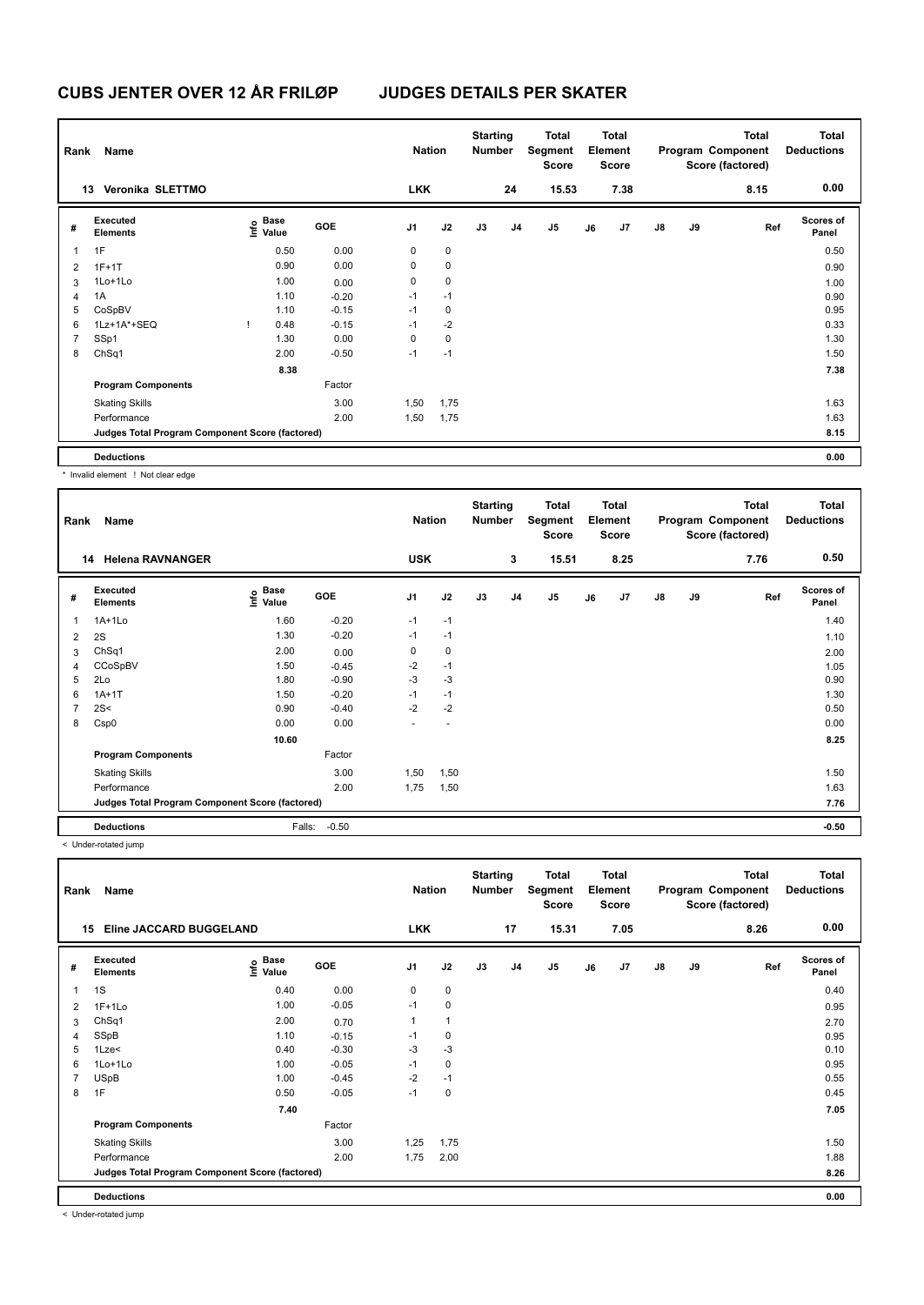| Rank           | Name                                            |                              |         | <b>Nation</b> |             | <b>Starting</b><br><b>Number</b> |    | <b>Total</b><br>Segment<br><b>Score</b> |    | <b>Total</b><br>Element<br>Score |    |    | <b>Total</b><br>Program Component<br>Score (factored) | <b>Total</b><br><b>Deductions</b> |
|----------------|-------------------------------------------------|------------------------------|---------|---------------|-------------|----------------------------------|----|-----------------------------------------|----|----------------------------------|----|----|-------------------------------------------------------|-----------------------------------|
|                | 16 Ina Marie BAKKEN                             |                              |         | <b>LKK</b>    |             |                                  | 8  | 15.25                                   |    | 7.00                             |    |    | 8.25                                                  | 0.00                              |
| #              | Executed<br><b>Elements</b>                     | <b>Base</b><br>١nfo<br>Value | GOE     | J1            | J2          | J3                               | J4 | J5                                      | J6 | J7                               | J8 | J9 | Ref                                                   | <b>Scores of</b><br>Panel         |
| $\mathbf{1}$   | 1A                                              | 1.10                         | $-0.30$ | $-1$          | $-2$        |                                  |    |                                         |    |                                  |    |    |                                                       | 0.80                              |
| $\overline{2}$ | 1Lo+1Lo                                         | 1.00                         | 0.00    | 0             | $\mathbf 0$ |                                  |    |                                         |    |                                  |    |    |                                                       | 1.00                              |
| 3              | 1F                                              | 0.50                         | 0.00    | 0             | 0           |                                  |    |                                         |    |                                  |    |    |                                                       | 0.50                              |
| 4              | CSpB                                            | 1.10                         | $-0.30$ | $-1$          | $-1$        |                                  |    |                                         |    |                                  |    |    |                                                       | 0.80                              |
| 5              | 1Lz+1Lo                                         | 1.10                         | $-0.05$ | $-1$          | $\mathbf 0$ |                                  |    |                                         |    |                                  |    |    |                                                       | 1.05                              |
| 6              | 1A                                              | 1.10                         | $-0.50$ | $-3$          | $-2$        |                                  |    |                                         |    |                                  |    |    |                                                       | 0.60                              |
| $\overline{7}$ | ChSq1                                           | 2.00                         | $-0.75$ | $-2$          | $-1$        |                                  |    |                                         |    |                                  |    |    |                                                       | 1.25                              |
| 8              | SSp1                                            | 1.30                         | $-0.30$ | $-1$          | $-1$        |                                  |    |                                         |    |                                  |    |    |                                                       | 1.00                              |
|                |                                                 | 9.20                         |         |               |             |                                  |    |                                         |    |                                  |    |    |                                                       | 7.00                              |
|                | <b>Program Components</b>                       |                              | Factor  |               |             |                                  |    |                                         |    |                                  |    |    |                                                       |                                   |
|                | <b>Skating Skills</b>                           |                              | 3.00    | 1,50          | 2,00        |                                  |    |                                         |    |                                  |    |    |                                                       | 1.75                              |
|                | Performance                                     |                              | 2.00    | 1,25          | 1,75        |                                  |    |                                         |    |                                  |    |    |                                                       | 1.50                              |
|                | Judges Total Program Component Score (factored) |                              |         |               |             |                                  |    |                                         |    |                                  |    |    |                                                       | 8.25                              |
|                | <b>Deductions</b>                               |                              |         |               |             |                                  |    |                                         |    |                                  |    |    |                                                       | 0.00                              |
|                |                                                 |                              |         |               |             |                                  |    |                                         |    |                                  |    |    |                                                       |                                   |
|                |                                                 |                              |         |               |             |                                  |    |                                         |    |                                  |    |    |                                                       |                                   |
|                |                                                 |                              |         |               |             | <b>Starting</b>                  |    | Total                                   |    | <b>Total</b>                     |    |    | <b>Total</b>                                          | <b>Total</b>                      |
| Rank           | Name                                            |                              |         | <b>Nation</b> |             | <b>Number</b>                    |    | Segment<br><b>Score</b>                 |    | Element<br><b>Score</b>          |    |    | Program Component<br>Score (factored)                 | <b>Deductions</b>                 |
|                | 17 Daniela HAUGE GARCIA                         |                              |         | <b>FKK</b>    |             |                                  | 19 | 14.94                                   |    | 7.05                             |    |    | 8.39                                                  | 0.50                              |
| #              | Executed<br><b>Elements</b>                     | <b>Base</b><br>١nfo<br>Value | GOE     | J1            | J2          | J3                               | J4 | J <sub>5</sub>                          | J6 | J7                               | J8 | J9 | Ref                                                   | Scores of<br>Panel                |
| $\mathbf{1}$   | 1S                                              | 0.40                         | 0.00    | 0             | $\pmb{0}$   |                                  |    |                                         |    |                                  |    |    |                                                       | 0.40                              |
| $\overline{2}$ | 1F                                              | 0.50                         | 0.00    | 0             | 0           |                                  |    |                                         |    |                                  |    |    |                                                       | 0.50                              |
| 3              | SSp1                                            | 1.30                         | 0.00    | 0             | 0           |                                  |    |                                         |    |                                  |    |    |                                                       | 1.30                              |
| $\overline{4}$ | $1A < +1T$                                      | 0.40                         | $-0.30$ | $-3$          | $-3$        |                                  |    |                                         |    |                                  |    |    |                                                       | 0.10                              |
| 5              | CCoSpBV                                         | 1.50                         | 0.00    | 0             | $\mathbf 0$ |                                  |    |                                         |    |                                  |    |    |                                                       | 1.50                              |
| 6              | $1F+1T$                                         | 0.90                         | $-0.15$ | $-2$          | $-1$        |                                  |    |                                         |    |                                  |    |    |                                                       | 0.75                              |
| $\overline{7}$ | 1Lo                                             | 0.50                         | 0.00    | 0             | 0           |                                  |    |                                         |    |                                  |    |    |                                                       | 0.50                              |
| 8              | ChSq1                                           | 2.00                         | 0.00    | 0             | $\mathbf 0$ |                                  |    |                                         |    |                                  |    |    |                                                       | 2.00                              |
|                |                                                 | 7.50                         |         |               |             |                                  |    |                                         |    |                                  |    |    |                                                       | 7.05                              |
|                | <b>Program Components</b>                       |                              | Factor  |               |             |                                  |    |                                         |    |                                  |    |    |                                                       |                                   |
|                | <b>Skating Skills</b>                           |                              | 3.00    | 1,25          | 2,00        |                                  |    |                                         |    |                                  |    |    |                                                       | 1.63                              |
|                | Performance                                     |                              | 2.00    | 1,50          | 2,00        |                                  |    |                                         |    |                                  |    |    |                                                       | 1.75                              |

**Deductions** Falls: -0.50 **-0.50**

<< Downgraded jump

| Rank           | Name                                            |                              |            | <b>Nation</b>  |                | <b>Starting</b><br><b>Number</b> |                | <b>Total</b><br>Segment<br>Score |    | <b>Total</b><br>Element<br><b>Score</b> |               |    | <b>Total</b><br>Program Component<br>Score (factored) | Total<br><b>Deductions</b> |
|----------------|-------------------------------------------------|------------------------------|------------|----------------|----------------|----------------------------------|----------------|----------------------------------|----|-----------------------------------------|---------------|----|-------------------------------------------------------|----------------------------|
| 18             | Amelia Halina KUJAWSKA                          |                              |            | <b>BSK</b>     |                |                                  | 6              | 14.51                            |    | 6.75                                    |               |    | 7.76                                                  | 0.00                       |
| #              | Executed<br>Elements                            | <b>Base</b><br>lnfo<br>Value | <b>GOE</b> | J <sub>1</sub> | J2             | J3                               | J <sub>4</sub> | J <sub>5</sub>                   | J6 | J7                                      | $\mathsf{J}8$ | J9 | Ref                                                   | Scores of<br>Panel         |
| 1              | $1F+1Lo$                                        | 1.00                         | $-0.10$    | $-1$           | $-1$           |                                  |                |                                  |    |                                         |               |    |                                                       | 0.90                       |
| $\overline{2}$ | 1A                                              | 1.10                         | $-0.20$    | $-1$           | $-1$           |                                  |                |                                  |    |                                         |               |    |                                                       | 0.90                       |
| 3              | 1Lz                                             | 0.60                         | 0.00       | 0              | 0              |                                  |                |                                  |    |                                         |               |    |                                                       | 0.60                       |
| 4              | SSpB                                            | 1.10                         | $-0.15$    | $-1$           | 0              |                                  |                |                                  |    |                                         |               |    |                                                       | 0.95                       |
| 5              | 1A                                              | 1.10                         | 0.00       | 0              | $\mathbf 0$    |                                  |                |                                  |    |                                         |               |    |                                                       | 1.10                       |
| 6              | Csp0                                            | 0.00                         | 0.00       | ٠              | $\overline{a}$ |                                  |                |                                  |    |                                         |               |    |                                                       | 0.00                       |
| $\overline{7}$ | ChSq1                                           | 2.00                         | $-0.50$    | $-1$           | $-1$           |                                  |                |                                  |    |                                         |               |    |                                                       | 1.50                       |
| 8              | $1F+1T$                                         | 0.90                         | $-0.10$    | $-1$           | $-1$           |                                  |                |                                  |    |                                         |               |    |                                                       | 0.80                       |
|                |                                                 | 7.80                         |            |                |                |                                  |                |                                  |    |                                         |               |    |                                                       | 6.75                       |
|                | <b>Program Components</b>                       |                              | Factor     |                |                |                                  |                |                                  |    |                                         |               |    |                                                       |                            |
|                | <b>Skating Skills</b>                           |                              | 3.00       | 1,50           | 1,50           |                                  |                |                                  |    |                                         |               |    |                                                       | 1.50                       |
|                | Performance                                     |                              | 2.00       | 1,50           | 1,75           |                                  |                |                                  |    |                                         |               |    |                                                       | 1.63                       |
|                | Judges Total Program Component Score (factored) |                              |            |                |                |                                  |                |                                  |    |                                         |               |    |                                                       | 7.76                       |
|                | <b>Deductions</b>                               |                              |            |                |                |                                  |                |                                  |    |                                         |               |    |                                                       | 0.00                       |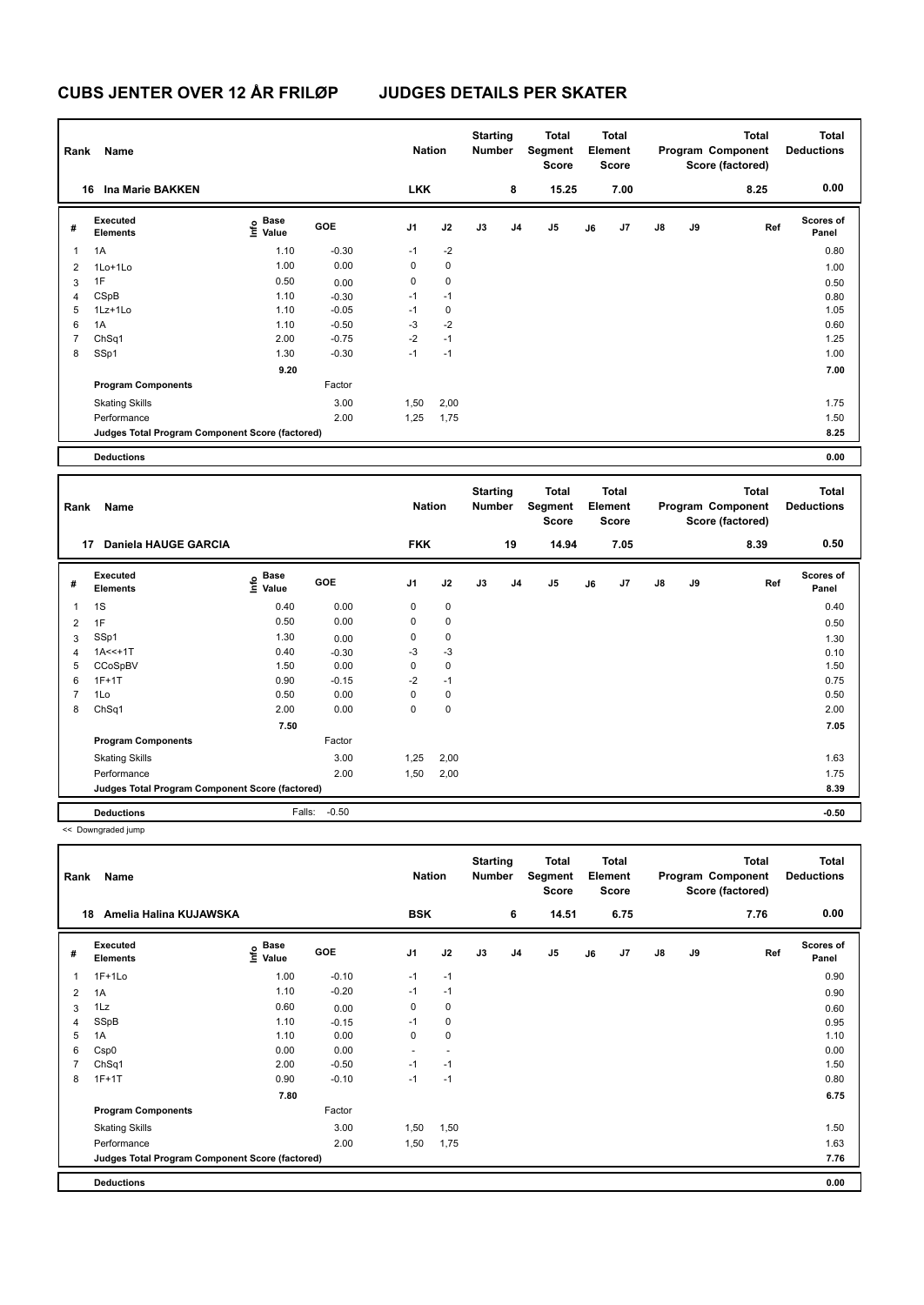| Rank           | Name                                            |                                  |              | <b>Nation</b>  |              | <b>Starting</b><br>Number        |    | <b>Total</b><br><b>Segment</b><br>Score |    | <b>Total</b><br>Element<br><b>Score</b> |    |    | <b>Total</b><br>Program Component<br>Score (factored) | <b>Total</b><br><b>Deductions</b> |
|----------------|-------------------------------------------------|----------------------------------|--------------|----------------|--------------|----------------------------------|----|-----------------------------------------|----|-----------------------------------------|----|----|-------------------------------------------------------|-----------------------------------|
|                | 19 Emilie GRANDE                                |                                  |              | <b>HIL</b>     |              |                                  | 13 | 14.26                                   |    | 6.75                                    |    |    | 8.01                                                  | 0.50                              |
| #              | Executed<br><b>Elements</b>                     | <b>Base</b><br>e Base<br>⊆ Value | GOE          | J1             | J2           | J3                               | J4 | J <sub>5</sub>                          | J6 | J7                                      | J8 | J9 | Ref                                                   | <b>Scores of</b><br>Panel         |
| $\mathbf{1}$   | CospB                                           | 1.50                             | 0.00         | 0              | $\pmb{0}$    |                                  |    |                                         |    |                                         |    |    |                                                       | 1.50                              |
| $\overline{2}$ | 1Lze                                            | 0.50                             | $-0.20$      | $-2$           | $-2$         |                                  |    |                                         |    |                                         |    |    |                                                       | 0.30                              |
| 3              | 1A                                              | 1.10                             | $-0.60$      | $-3$           | $-3$         |                                  |    |                                         |    |                                         |    |    |                                                       | 0.50                              |
| 4              | ChSq1                                           | 2.00                             | $-0.50$      | $-1$           | $-1$         |                                  |    |                                         |    |                                         |    |    |                                                       | 1.50                              |
| 5              | $1F+1Lo$                                        | 1.00                             | 0.00         | $\mathbf 0$    | 0            |                                  |    |                                         |    |                                         |    |    |                                                       | 1.00                              |
| 6              | SspB                                            | 1.10                             | 0.00         | $\mathbf 0$    | 0            |                                  |    |                                         |    |                                         |    |    |                                                       | 1.10                              |
| $\overline{7}$ | 1T                                              | 0.40                             | $-0.05$      | $-1$           | 0            |                                  |    |                                         |    |                                         |    |    |                                                       | 0.35                              |
| 8              | 1F                                              | 0.50                             | 0.00         | $\mathbf 0$    | $\pmb{0}$    |                                  |    |                                         |    |                                         |    |    |                                                       | 0.50                              |
|                |                                                 | 8.10                             |              |                |              |                                  |    |                                         |    |                                         |    |    |                                                       | 6.75                              |
|                | <b>Program Components</b>                       |                                  | Factor       |                |              |                                  |    |                                         |    |                                         |    |    |                                                       |                                   |
|                | <b>Skating Skills</b>                           |                                  | 3.00         | 1,75           | 1,75         |                                  |    |                                         |    |                                         |    |    |                                                       | 1.75                              |
|                | Performance                                     |                                  | 2.00         | 1,25           | 1,50         |                                  |    |                                         |    |                                         |    |    |                                                       | 1.38                              |
|                | Judges Total Program Component Score (factored) |                                  |              |                |              |                                  |    |                                         |    |                                         |    |    |                                                       | 8.01                              |
|                | <b>Deductions</b>                               | Falls:                           | $-0.50$      |                |              |                                  |    |                                         |    |                                         |    |    |                                                       | $-0.50$                           |
|                |                                                 |                                  |              |                |              |                                  |    |                                         |    |                                         |    |    |                                                       |                                   |
|                |                                                 |                                  |              |                |              |                                  |    |                                         |    |                                         |    |    |                                                       |                                   |
| Rank           | Name                                            |                                  |              | <b>Nation</b>  |              | <b>Starting</b><br><b>Number</b> |    | <b>Total</b><br>Segment<br><b>Score</b> |    | <b>Total</b><br>Element<br><b>Score</b> |    |    | <b>Total</b><br>Program Component<br>Score (factored) | <b>Total</b><br><b>Deductions</b> |
|                | 20 Erle Kristianne STRANDA                      |                                  |              | <b>TSK</b>     |              |                                  | 32 | 14.25                                   |    | 6.35                                    |    |    | 7.90                                                  | 0.00                              |
| #              | Executed<br><b>Elements</b>                     | $rac{e}{E}$ Base                 | GOE          | J <sub>1</sub> | J2           | J3                               | J4 | J5                                      | J6 | J7                                      | J8 | J9 | Ref                                                   | Scores of<br>Panel                |
| $\mathbf{1}$   | 1F                                              | 0.50                             | 0.00         | 0              | 0            |                                  |    |                                         |    |                                         |    |    |                                                       | 0.50                              |
| $\overline{2}$ | 1Lo                                             | 0.50                             | 0.00         | $\mathbf 0$    | $\mathbf 0$  |                                  |    |                                         |    |                                         |    |    |                                                       | 0.50                              |
|                | cosp0                                           | 0.00                             |              |                |              |                                  |    |                                         |    |                                         |    |    |                                                       |                                   |
| 3<br>4         | $1S+1T$                                         | 0.80                             | 0.00         | 0              | 0            |                                  |    |                                         |    |                                         |    |    |                                                       | 0.00                              |
| 5              | 1Lo                                             | 0.50                             | 0.00<br>0.00 | $\mathbf 0$    | 0            |                                  |    |                                         |    |                                         |    |    |                                                       | 0.80<br>0.50                      |
| 6              | $1S+1T$                                         | 0.80                             | 0.00         | $\mathbf 0$    | $\mathbf 0$  |                                  |    |                                         |    |                                         |    |    |                                                       | 0.80                              |
| $\overline{7}$ | ChSq1                                           | 2.00                             | 0.00         | $\mathbf 0$    | $\pmb{0}$    |                                  |    |                                         |    |                                         |    |    |                                                       | 2.00                              |
| 8              | <b>USpB</b>                                     | 1.00                             | 0.25         | $\mathbf{1}$   | 0            |                                  |    |                                         |    |                                         |    |    |                                                       | 1.25                              |
|                |                                                 | 6.10                             |              |                |              |                                  |    |                                         |    |                                         |    |    |                                                       | 6.35                              |
|                | <b>Program Components</b>                       |                                  | Factor       |                |              |                                  |    |                                         |    |                                         |    |    |                                                       |                                   |
|                |                                                 |                                  | 3.00         |                |              |                                  |    |                                         |    |                                         |    |    |                                                       | 1.38                              |
|                | <b>Skating Skills</b><br>Performance            |                                  | 2.00         | 1,50<br>2,00   | 1,25<br>1,75 |                                  |    |                                         |    |                                         |    |    |                                                       | 1.88                              |

**Deductions 0.00**

| Rank           | Name                                            |                       |         | <b>Nation</b>  |             | <b>Starting</b><br><b>Number</b> |                | Total<br>Segment<br><b>Score</b> |    | <b>Total</b><br>Element<br><b>Score</b> |               |    | <b>Total</b><br>Program Component<br>Score (factored) | <b>Total</b><br><b>Deductions</b> |
|----------------|-------------------------------------------------|-----------------------|---------|----------------|-------------|----------------------------------|----------------|----------------------------------|----|-----------------------------------------|---------------|----|-------------------------------------------------------|-----------------------------------|
| 21             | Ida Helene FREITAG                              |                       |         | <b>TT</b>      |             |                                  | 18             | 14.24                            |    | 6.60                                    |               |    | 7.64                                                  | 0.00                              |
| #              | Executed<br><b>Elements</b>                     | Base<br>lnfo<br>Value | GOE     | J <sub>1</sub> | J2          | J3                               | J <sub>4</sub> | J5                               | J6 | J <sub>7</sub>                          | $\mathsf{J}8$ | J9 | Ref                                                   | Scores of<br>Panel                |
| 1              | $1F+1Lo$                                        | 1.00                  | 0.00    | 0              | $\mathbf 0$ |                                  |                |                                  |    |                                         |               |    |                                                       | 1.00                              |
| $\overline{2}$ | 1S                                              | 0.40                  | 0.00    | 0              | $\mathbf 0$ |                                  |                |                                  |    |                                         |               |    |                                                       | 0.40                              |
| 3              | Cosp0                                           | 0.00                  | 0.00    |                | ٠           |                                  |                |                                  |    |                                         |               |    |                                                       | 0.00                              |
| 4              | $1Lo+1T$                                        | 0.90                  | 0.00    | 0              | 0           |                                  |                |                                  |    |                                         |               |    |                                                       | 0.90                              |
| 5              | SSpB                                            | 1.10                  | 0.25    | 1              | 0           |                                  |                |                                  |    |                                         |               |    |                                                       | 1.35                              |
| 6              | Ch <sub>Sq1</sub>                               | 2.00                  | 0.00    | 0              | 0           |                                  |                |                                  |    |                                         |               |    |                                                       | 2.00                              |
| 7              | 1Lo                                             | 0.50                  | 0.00    | 0              | $\mathbf 0$ |                                  |                |                                  |    |                                         |               |    |                                                       | 0.50                              |
| 8              | 1F                                              | 0.50                  | $-0.05$ | $-1$           | 0           |                                  |                |                                  |    |                                         |               |    |                                                       | 0.45                              |
|                |                                                 | 6.40                  |         |                |             |                                  |                |                                  |    |                                         |               |    |                                                       | 6.60                              |
|                | <b>Program Components</b>                       |                       | Factor  |                |             |                                  |                |                                  |    |                                         |               |    |                                                       |                                   |
|                | <b>Skating Skills</b>                           |                       | 3.00    | 1,25           | 1,50        |                                  |                |                                  |    |                                         |               |    |                                                       | 1.38                              |
|                | Performance                                     |                       | 2.00    | 1,50           | 2,00        |                                  |                |                                  |    |                                         |               |    |                                                       | 1.75                              |
|                | Judges Total Program Component Score (factored) |                       |         |                |             |                                  |                |                                  |    |                                         |               |    |                                                       | 7.64                              |
|                | <b>Deductions</b>                               |                       |         |                |             |                                  |                |                                  |    |                                         |               |    |                                                       | 0.00                              |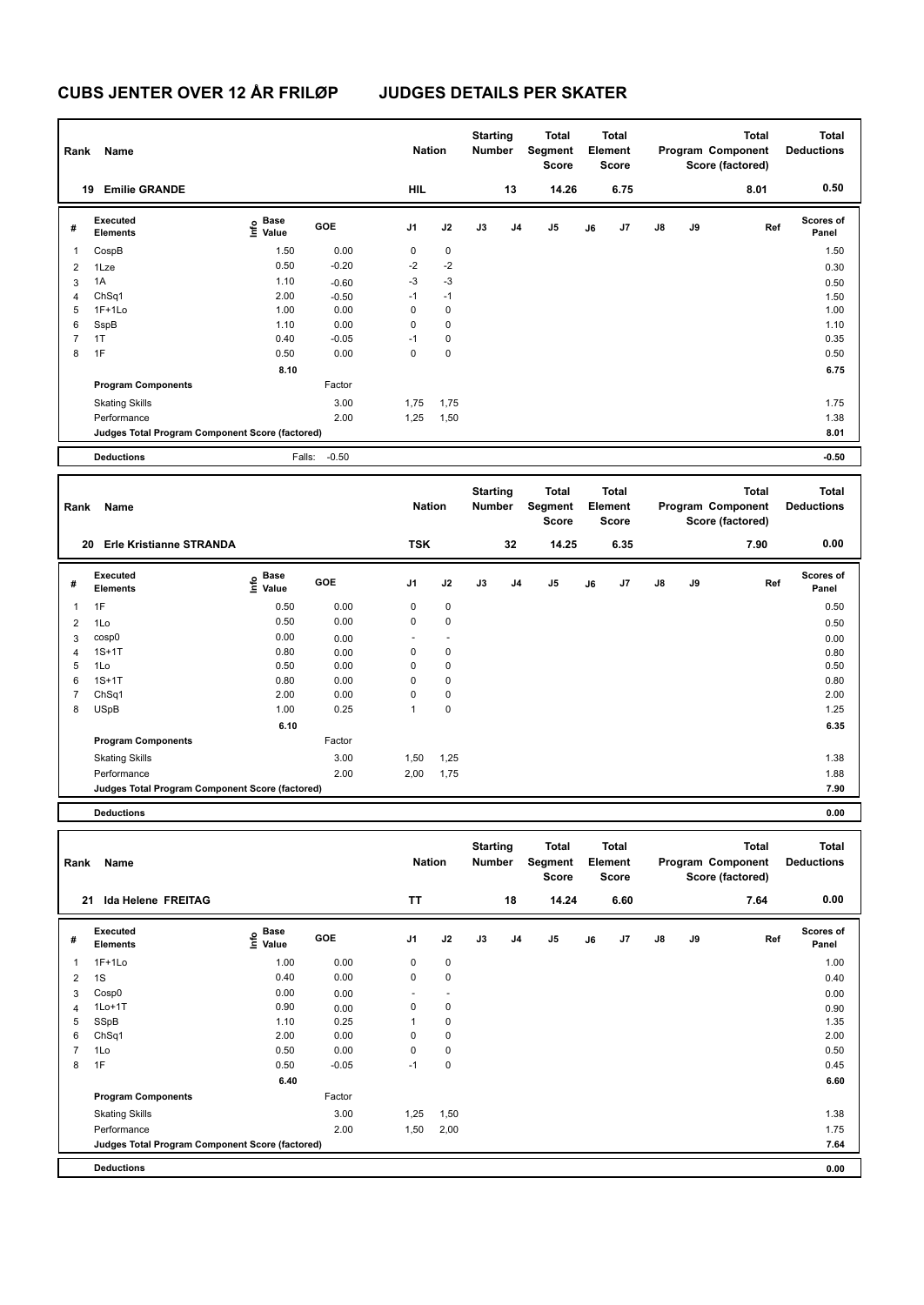| Rank           | Name                                            |                                           |                 | <b>Nation</b> |             | <b>Starting</b><br>Number        |                | <b>Total</b><br>Segment<br><b>Score</b> |    | <b>Total</b><br>Element<br><b>Score</b> |    |    | <b>Total</b><br>Program Component<br>Score (factored) | <b>Total</b><br><b>Deductions</b> |
|----------------|-------------------------------------------------|-------------------------------------------|-----------------|---------------|-------------|----------------------------------|----------------|-----------------------------------------|----|-----------------------------------------|----|----|-------------------------------------------------------|-----------------------------------|
|                | 22 Tonje MORKEN PEDERSEN                        |                                           |                 | <b>HIL</b>    |             | 12                               |                | 13.20                                   |    | 6.05                                    |    |    | 7.15                                                  | 0.00                              |
| #              | Executed<br><b>Elements</b>                     | e Base<br>⊆ Value                         | GOE             | J1            | J2          | J3                               | J4             | J5                                      | J6 | J7                                      | J8 | J9 | Ref                                                   | Scores of<br>Panel                |
| 1              | CoSpB                                           | 1.50                                      | 0.00            | $\pmb{0}$     | $\pmb{0}$   |                                  |                |                                         |    |                                         |    |    |                                                       | 1.50                              |
| $\overline{2}$ | 1Lz+1Lo                                         | 1.10                                      | $-0.05$         | $-1$          | $\pmb{0}$   |                                  |                |                                         |    |                                         |    |    |                                                       | 1.05                              |
| 3              | 1F                                              | 0.50                                      | 0.00            | $\mathbf 0$   | $\pmb{0}$   |                                  |                |                                         |    |                                         |    |    |                                                       | 0.50                              |
| 4              | $1A+1T$                                         | 1.50                                      | $-0.40$         | $-1$          | $-3$        |                                  |                |                                         |    |                                         |    |    |                                                       | 1.10                              |
| 5              | ChSq1                                           | 2.00                                      | $-0.50$         | $-1$          | $-1$        |                                  |                |                                         |    |                                         |    |    |                                                       | 1.50                              |
| 6              | Sspo                                            | 0.00                                      | 0.00            | ÷,            | ÷,          |                                  |                |                                         |    |                                         |    |    |                                                       | 0.00                              |
| $\overline{7}$ | 1F                                              | 0.50                                      | $-0.10$         | $-1$          | $-1$        |                                  |                |                                         |    |                                         |    |    |                                                       | 0.40                              |
|                |                                                 | 7.10                                      |                 |               |             |                                  |                |                                         |    |                                         |    |    |                                                       | 6.05                              |
|                | <b>Program Components</b>                       |                                           | Factor          |               |             |                                  |                |                                         |    |                                         |    |    |                                                       |                                   |
|                |                                                 |                                           |                 |               |             |                                  |                |                                         |    |                                         |    |    |                                                       |                                   |
|                | <b>Skating Skills</b>                           |                                           | 3.00            | 1,50          | 1,75        |                                  |                |                                         |    |                                         |    |    |                                                       | 1.63                              |
|                | Performance                                     |                                           | 2.00            | 1,00          | 1,25        |                                  |                |                                         |    |                                         |    |    |                                                       | 1.13                              |
|                | Judges Total Program Component Score (factored) |                                           |                 |               |             |                                  |                |                                         |    |                                         |    |    |                                                       | 7.15                              |
|                | <b>Deductions</b>                               |                                           |                 |               |             |                                  |                |                                         |    |                                         |    |    |                                                       | 0.00                              |
|                |                                                 |                                           |                 |               |             |                                  |                |                                         |    |                                         |    |    |                                                       |                                   |
|                |                                                 |                                           |                 |               |             | <b>Starting</b>                  |                | <b>Total</b>                            |    | <b>Total</b>                            |    |    | <b>Total</b>                                          | <b>Total</b>                      |
| Rank           | Name                                            |                                           |                 | <b>Nation</b> |             | <b>Number</b>                    |                | Segment                                 |    | Element                                 |    |    | Program Component                                     | <b>Deductions</b>                 |
|                |                                                 |                                           |                 |               |             |                                  |                | <b>Score</b>                            |    | Score                                   |    |    | Score (factored)                                      |                                   |
|                |                                                 |                                           |                 |               |             |                                  |                |                                         |    |                                         |    |    |                                                       |                                   |
|                |                                                 |                                           |                 |               |             |                                  |                |                                         |    |                                         |    |    |                                                       |                                   |
|                | 23 Josefine MOBÆK                               |                                           |                 | <b>LKK</b>    |             |                                  | 5              | 12.16                                   |    | 6.40                                    |    |    | 5.76                                                  | 0.00                              |
| #              | <b>Executed</b><br><b>Elements</b>              | $\frac{e}{E}$ Base<br>$\frac{e}{E}$ Value | <b>GOE</b>      | J1            | J2          | J3                               | J <sub>4</sub> | J5                                      | J6 | J7                                      | J8 | J9 | Ref                                                   | <b>Scores of</b><br>Panel         |
| $\mathbf{1}$   | 1Lo                                             | 0.50                                      | 0.00            | $\mathbf 0$   | $\mathbf 0$ |                                  |                |                                         |    |                                         |    |    |                                                       | 0.50                              |
| $\overline{c}$ | 1F                                              | 0.50                                      | 0.00            | $\mathbf 0$   | $\pmb{0}$   |                                  |                |                                         |    |                                         |    |    |                                                       | 0.50                              |
|                | SSp2                                            | 1.60                                      |                 | $\mathbf{1}$  | $-1$        |                                  |                |                                         |    |                                         |    |    |                                                       |                                   |
| 3              | 1S                                              | 0.40                                      | 0.10            | $\mathbf 0$   | $\mathbf 0$ |                                  |                |                                         |    |                                         |    |    |                                                       | 1.70                              |
| 4<br>5         | Ch <sub>Sq1</sub>                               | 2.00                                      | 0.00<br>$-0.25$ | $-1$          | $\pmb{0}$   |                                  |                |                                         |    |                                         |    |    |                                                       | 0.40<br>1.75                      |
| 6              | $1F+1T$                                         | 0.90                                      | $-0.05$         | $-1$          | $\mathbf 0$ |                                  |                |                                         |    |                                         |    |    |                                                       | 0.85                              |
| $\overline{7}$ | <b>USpB</b>                                     | 1.00                                      | $-0.30$         | $-1$          | $-1$        |                                  |                |                                         |    |                                         |    |    |                                                       | 0.70                              |
|                |                                                 | 6.90                                      |                 |               |             |                                  |                |                                         |    |                                         |    |    |                                                       | 6.40                              |
|                |                                                 |                                           | Factor          |               |             |                                  |                |                                         |    |                                         |    |    |                                                       |                                   |
|                | <b>Program Components</b>                       |                                           |                 |               |             |                                  |                |                                         |    |                                         |    |    |                                                       |                                   |
|                | <b>Skating Skills</b>                           |                                           | 3.00            | 1,00          | 1,00        |                                  |                |                                         |    |                                         |    |    |                                                       | 1.00                              |
|                | Performance                                     |                                           | 2.00            | 1,25          | 1,50        |                                  |                |                                         |    |                                         |    |    |                                                       | 1.38                              |
|                | Judges Total Program Component Score (factored) |                                           |                 |               |             |                                  |                |                                         |    |                                         |    |    |                                                       | 5.76                              |
|                | <b>Deductions</b>                               |                                           |                 |               |             |                                  |                |                                         |    |                                         |    |    |                                                       | 0.00                              |
|                |                                                 |                                           |                 |               |             |                                  |                |                                         |    |                                         |    |    |                                                       |                                   |
| Rank           | Name                                            |                                           |                 | <b>Nation</b> |             | <b>Starting</b><br><b>Number</b> |                | <b>Total</b><br>Segment<br>Score        |    | <b>Total</b><br><b>Element</b><br>Score |    |    | <b>Total</b><br>Program Component                     | <b>Total</b><br><b>Deductions</b> |
|                | 24 Siri BÅRDSETH HUATORPET                      |                                           |                 | <b>KKK</b>    |             |                                  | $\mathbf 2$    | 11.65                                   |    | 4.65                                    |    |    | Score (factored)<br>8.00                              | 1.00                              |

| # | Executed<br><b>Elements</b>                     | Dasu<br>۴<br>Value | GOE     | J1   | J2          | J3 | J <sub>4</sub> | J5 | J6 | J <sub>7</sub> | J8 | J9 | Ref | <b>SCUTES UT</b><br>Panel |
|---|-------------------------------------------------|--------------------|---------|------|-------------|----|----------------|----|----|----------------|----|----|-----|---------------------------|
|   | $1S+1Lo$                                        | 0.90               | 0.00    | 0    | $\mathbf 0$ |    |                |    |    |                |    |    |     | 0.90                      |
| 2 | 1F                                              | 0.50               | 0.00    | 0    | 0           |    |                |    |    |                |    |    |     | 0.50                      |
| 3 | $1Lo+1T$                                        | 0.90               | $-0.10$ | $-1$ | $-1$        |    |                |    |    |                |    |    |     | 0.80                      |
| 4 | SSpB                                            | 1.10               | $-0.30$ | $-1$ | $-1$        |    |                |    |    |                |    |    |     | 0.80                      |
| 5 | Ch <sub>Sq0</sub>                               | 0.00               | 0.00    | -    |             |    |                |    |    |                |    |    |     | 0.00                      |
| 6 | 1F                                              | 0.50               | $-0.05$ | 0    | $-1$        |    |                |    |    |                |    |    |     | 0.45                      |
| 7 | 1Lo                                             | 0.50               | 0.00    | 0    | 0           |    |                |    |    |                |    |    |     | 0.50                      |
| 8 | <b>USpB</b>                                     | 1.00               | $-0.30$ | $-1$ | $-1$        |    |                |    |    |                |    |    |     | 0.70                      |
|   |                                                 | 5.40               |         |      |             |    |                |    |    |                |    |    |     | 4.65                      |
|   | <b>Program Components</b>                       |                    | Factor  |      |             |    |                |    |    |                |    |    |     |                           |
|   | <b>Skating Skills</b>                           |                    | 3.00    | 1,25 | 1,75        |    |                |    |    |                |    |    |     | 1.50                      |
|   | Performance                                     |                    | 2.00    | 1,75 | 1,75        |    |                |    |    |                |    |    |     | 1.75                      |
|   | Judges Total Program Component Score (factored) |                    |         |      |             |    |                |    |    |                |    |    |     | 8.00                      |
|   | <b>Deductions</b>                               | Late start:        | $-1.00$ |      |             |    |                |    |    |                |    |    |     | $-1.00$                   |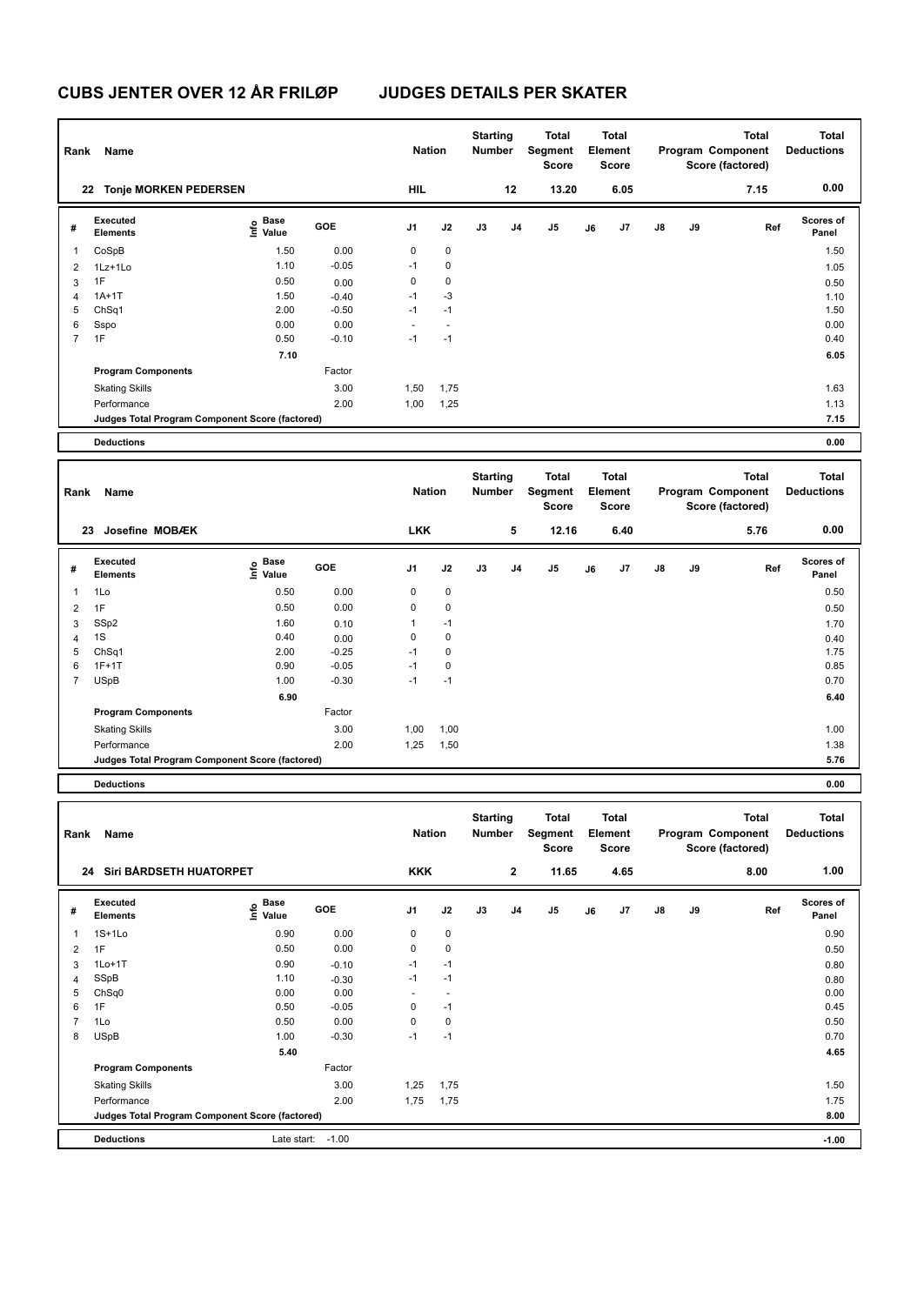| Rank           | Name                                                     |                       |            | <b>Nation</b>  |              | <b>Starting</b><br><b>Number</b> |                | Total<br>Segment<br><b>Score</b> |    | <b>Total</b><br>Element<br>Score |               |    | <b>Total</b><br>Program Component<br>Score (factored) | <b>Total</b><br><b>Deductions</b> |
|----------------|----------------------------------------------------------|-----------------------|------------|----------------|--------------|----------------------------------|----------------|----------------------------------|----|----------------------------------|---------------|----|-------------------------------------------------------|-----------------------------------|
|                | Kine Kristina KAEWKLA SANDVIK<br>25                      |                       |            | <b>USK</b>     |              |                                  | 29             | 11.40                            |    | 6.40                             |               |    | 5.50                                                  | 0.50                              |
| #              | Executed<br><b>Elements</b>                              | Base<br>lnfo<br>Value | <b>GOE</b> | J <sub>1</sub> | J2           | J3                               | J <sub>4</sub> | J5                               | J6 | J7                               | $\mathsf{J}8$ | J9 | Ref                                                   | <b>Scores of</b><br>Panel         |
| $\overline{1}$ | 1A<                                                      | 0.80                  | $-0.40$    | $-2$           | $-2$         |                                  |                |                                  |    |                                  |               |    |                                                       | 0.40                              |
| $\overline{2}$ | $1F+1Lo$                                                 | 1.00                  | $-0.30$    | $-3$           | $-3$         |                                  |                |                                  |    |                                  |               |    |                                                       | 0.70                              |
| 3              | SSp1                                                     | 1.30                  | 0.50       | 1              | $\mathbf{1}$ |                                  |                |                                  |    |                                  |               |    |                                                       | 1.80                              |
| 4              | 1Lo+1Lo<<*+SEQ                                           | 0.40                  | $-0.25$    | $-3$           | $-2$         |                                  |                |                                  |    |                                  |               |    |                                                       | 0.15                              |
| 5              | ChSq1                                                    | 2.00                  | $-0.25$    | $-1$           | $\mathbf 0$  |                                  |                |                                  |    |                                  |               |    |                                                       | 1.75                              |
| 6              | 1F                                                       | 0.50                  | 0.00       | 0              | $\mathbf 0$  |                                  |                |                                  |    |                                  |               |    |                                                       | 0.50                              |
| $\overline{7}$ | 1Lz                                                      | 0.60                  | $-0.30$    | $-3$           | $-3$         |                                  |                |                                  |    |                                  |               |    |                                                       | 0.30                              |
| 8              | CSpB                                                     | 1.10                  | $-0.30$    | 0              | $-2$         |                                  |                |                                  |    |                                  |               |    |                                                       | 0.80                              |
|                |                                                          | 7.70                  |            |                |              |                                  |                |                                  |    |                                  |               |    |                                                       | 6.40                              |
|                | <b>Program Components</b>                                |                       | Factor     |                |              |                                  |                |                                  |    |                                  |               |    |                                                       |                                   |
|                | <b>Skating Skills</b>                                    |                       | 3.00       | 1,00           | 1,00         |                                  |                |                                  |    |                                  |               |    |                                                       | 1.00                              |
|                | Performance                                              |                       | 2.00       | 1,25           | 1,25         |                                  |                |                                  |    |                                  |               |    |                                                       | 1.25                              |
|                | Judges Total Program Component Score (factored)          |                       |            |                |              |                                  |                |                                  |    |                                  |               |    |                                                       | 5.50                              |
|                | <b>Deductions</b>                                        | Falls:                | $-0.50$    |                |              |                                  |                |                                  |    |                                  |               |    |                                                       | $-0.50$                           |
|                | Lindor rotated jump 22 Doungraded jump * Involid element |                       |            |                |              |                                  |                |                                  |    |                                  |               |    |                                                       |                                   |

< Under-rotated jump << Downgraded jump \* Invalid element

| Rank           | Name                                            |                           |         | <b>Nation</b>  |                | <b>Starting</b><br><b>Number</b> |    | Total<br>Segment<br><b>Score</b> |    | <b>Total</b><br>Element<br><b>Score</b> |               |    | <b>Total</b><br>Program Component<br>Score (factored) | <b>Total</b><br><b>Deductions</b> |
|----------------|-------------------------------------------------|---------------------------|---------|----------------|----------------|----------------------------------|----|----------------------------------|----|-----------------------------------------|---------------|----|-------------------------------------------------------|-----------------------------------|
| 26             | <b>Ekaterina YAKOVLEVA</b>                      |                           |         | <b>MKK</b>     |                |                                  | 28 | 10.70                            |    | 5.05                                    |               |    | 5.65                                                  | 0.00                              |
| #              | Executed<br><b>Elements</b>                     | Base<br>o Base<br>E Value | GOE     | J <sub>1</sub> | J2             | J3                               | J4 | $\mathsf{J}5$                    | J6 | J7                                      | $\mathsf{J}8$ | J9 | Ref                                                   | <b>Scores of</b><br>Panel         |
| $\mathbf{1}$   | 1Lz                                             | 0.60                      | $-0.10$ | $-1$           | $-1$           |                                  |    |                                  |    |                                         |               |    |                                                       | 0.50                              |
| 2              | <b>USpB</b>                                     | 1.00                      | $-0.60$ | $-2$           | $-2$           |                                  |    |                                  |    |                                         |               |    |                                                       | 0.40                              |
| 3              | 1F                                              | 0.50                      | $-0.10$ | $-1$           | $-1$           |                                  |    |                                  |    |                                         |               |    |                                                       | 0.40                              |
| 4              | ChSq1                                           | 2.00                      | $-0.50$ | $-1$           | $-1$           |                                  |    |                                  |    |                                         |               |    |                                                       | 1.50                              |
| 5              | $1$ Lo $+1$ Lo                                  | 1.00                      | $-0.05$ | $-1$           | 0              |                                  |    |                                  |    |                                         |               |    |                                                       | 0.95                              |
| 6              | Ssp0                                            | 0.00                      | 0.00    |                | $\overline{a}$ |                                  |    |                                  |    |                                         |               |    |                                                       | 0.00                              |
| $\overline{7}$ | 1Lz                                             | 0.60                      | 0.00    | 0              | $\mathbf 0$    |                                  |    |                                  |    |                                         |               |    |                                                       | 0.60                              |
| 8              | $1S+1T$                                         | 0.80                      | $-0.10$ | $-1$           | $-1$           |                                  |    |                                  |    |                                         |               |    |                                                       | 0.70                              |
|                |                                                 | 6.50                      |         |                |                |                                  |    |                                  |    |                                         |               |    |                                                       | 5.05                              |
|                | <b>Program Components</b>                       |                           | Factor  |                |                |                                  |    |                                  |    |                                         |               |    |                                                       |                                   |
|                | <b>Skating Skills</b>                           |                           | 3.00    | 1,25           | 1,00           |                                  |    |                                  |    |                                         |               |    |                                                       | 1.13                              |
|                | Performance                                     |                           | 2.00    | 1,00           | 1,25           |                                  |    |                                  |    |                                         |               |    |                                                       | 1.13                              |
|                | Judges Total Program Component Score (factored) |                           |         |                |                |                                  |    |                                  |    |                                         |               |    |                                                       | 5.65                              |
|                |                                                 |                           |         |                |                |                                  |    |                                  |    |                                         |               |    |                                                       |                                   |

**Deductions 0.00**

| Rank           | Name                                            |                                  |         | <b>Nation</b>  |                | <b>Starting</b><br><b>Number</b> |                | <b>Total</b><br>Segment<br><b>Score</b> |    | <b>Total</b><br>Element<br><b>Score</b> |               |    | <b>Total</b><br>Program Component<br>Score (factored) | <b>Total</b><br><b>Deductions</b> |
|----------------|-------------------------------------------------|----------------------------------|---------|----------------|----------------|----------------------------------|----------------|-----------------------------------------|----|-----------------------------------------|---------------|----|-------------------------------------------------------|-----------------------------------|
| 27             | <b>Synnøve KAMSVÅG FRANTZEN</b>                 |                                  |         | <b>BKK</b>     |                |                                  | 11             | 8.54                                    |    | 3.90                                    |               |    | 4.64                                                  | 0.00                              |
| #              | Executed<br><b>Elements</b>                     | <b>Base</b><br>e Base<br>⊆ Value | GOE     | J <sub>1</sub> | J2             | J3                               | J <sub>4</sub> | J5                                      | J6 | J7                                      | $\mathsf{J}8$ | J9 | Ref                                                   | <b>Scores of</b><br>Panel         |
| $\overline{1}$ | $1F+1T$                                         | 0.90                             | $-0.05$ | 0              | $-1$           |                                  |                |                                         |    |                                         |               |    |                                                       | 0.85                              |
| $\overline{2}$ | 1S                                              | 0.40                             | $-0.10$ | $-1$           | $-1$           |                                  |                |                                         |    |                                         |               |    |                                                       | 0.30                              |
| 3              | 1Lo+1Lo                                         | 1.00                             | $-0.10$ | $-1$           | $-1$           |                                  |                |                                         |    |                                         |               |    |                                                       | 0.90                              |
| 4              | Sspo                                            | 0.00                             | 0.00    |                |                |                                  |                |                                         |    |                                         |               |    |                                                       | 0.00                              |
| 5              | 1F                                              | 0.50                             | $-0.05$ | 0              | $-1$           |                                  |                |                                         |    |                                         |               |    |                                                       | 0.45                              |
| 6              | ChSq0                                           | 0.00                             | 0.00    |                | $\overline{a}$ |                                  |                |                                         |    |                                         |               |    |                                                       | 0.00                              |
| 7              | 1S                                              | 0.40                             | 0.00    | 0              | 0              |                                  |                |                                         |    |                                         |               |    |                                                       | 0.40                              |
| 8              | <b>USpB</b>                                     | 1.00                             | 0.00    | 0              | $\mathbf 0$    |                                  |                |                                         |    |                                         |               |    |                                                       | 1.00                              |
|                |                                                 | 4.20                             |         |                |                |                                  |                |                                         |    |                                         |               |    |                                                       | 3.90                              |
|                | <b>Program Components</b>                       |                                  | Factor  |                |                |                                  |                |                                         |    |                                         |               |    |                                                       |                                   |
|                | <b>Skating Skills</b>                           |                                  | 3.00    | 1,00           | 0,75           |                                  |                |                                         |    |                                         |               |    |                                                       | 0.88                              |
|                | Performance                                     |                                  | 2.00    | 1,25           | 0,75           |                                  |                |                                         |    |                                         |               |    |                                                       | 1.00                              |
|                | Judges Total Program Component Score (factored) |                                  |         |                |                |                                  |                |                                         |    |                                         |               |    |                                                       | 4.64                              |
|                | <b>Deductions</b>                               |                                  |         |                |                |                                  |                |                                         |    |                                         |               |    |                                                       | 0.00                              |